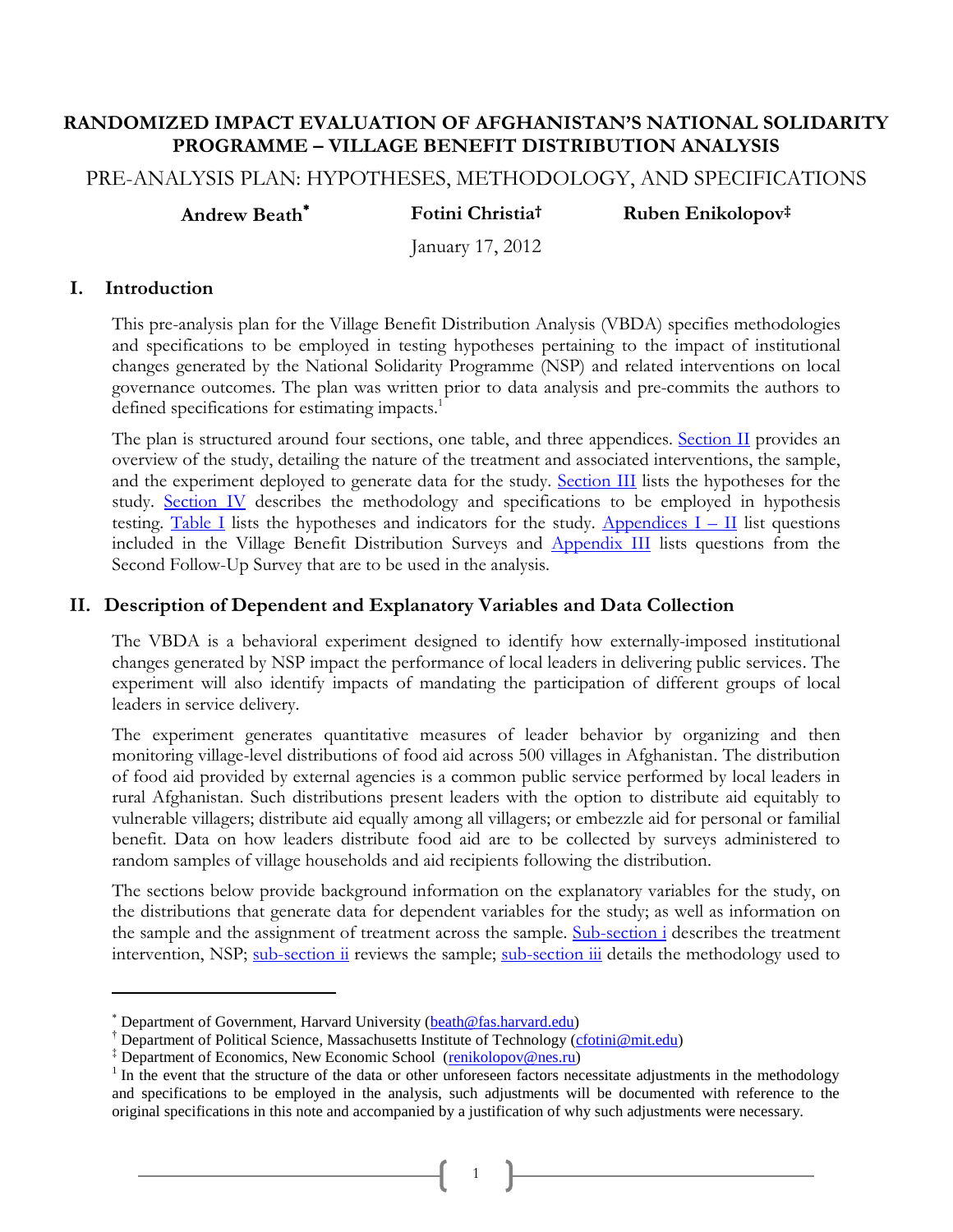assign treatment; [sub-section iv](#page-2-1) details the mechanics of the benefit distribution and data collection on distribution outcomes; and [sub-section v](#page-4-1) describes an intervention implemented across the treatment and control samples which varied the involvement of different groups in the distribution.

## *II.i. Treatment Intervention<sup>2</sup>*

<span id="page-1-0"></span>The National Solidarity Programme (NSP) was conceived following the fall of the Taliban as a means to extend the administrative reach of the state, build representative institutions for local governance, and deliver critical services to the rural population. Since its inauguration in 2003, NSP has been implemented in over 29,000 villages across all 34 provinces of Afghanistan, making it the largest single development program in the country. The program is executed by the Government of Afghanistan, funded by the World Bank and a consortium of bilateral donors, and implemented by 28 NGOs (known as Facilitating Partners).

Program implementation is structured around two major interventions at the village level. The first seeks to build a structure for village governance centered on democratic processes and women's participation through the creation of a gender-balanced Community Development Council (CDC) through a secret-ballot, universal suffrage election. The second intervention aims to improve the access of rural villagers to critical services and infrastructure by disbursing 'block grants' - valued at \$200 per household up to a village maximum of \$60,000 - to support implementation of village-level projects designed and selected by CDCs in consultation with village community.<sup>3</sup>

# *II.ii. Sample<sup>4</sup>*

 $\overline{a}$ 

<span id="page-1-1"></span>The sample for the study comprises a sub-sample (to be selected based on accessibility given local security and weather conditions) of 500 villages spread evenly across ten districts in Balkh, Baghlan, Daykundi, Ghor, Herat, and Nangarhar provinces.<sup>5</sup> The ten districts were selected based on size, security conditions, and the constraint that no villages in the district had previously participated in NSP. In each of these ten districts, NSP Facilitating Partners were asked to select 50 villages which they deemed suitable for NSP implementation, $\frac{6}{3}$  which in turn provided the sample of 500 villages.

Although the 500 sample villages cannot - by virtue of their clustering in only ten of 398 districts and the non-random selection of the ten districts in which they are located - provide a random sample of villages in Afghanistan, the 500 selected villages are representative of Afghanistan's geographic, ethnic, and economic diversity. An assessment of the demographic and economic characteristics of the 500 villages reveal few substantive differences with those of a random sample of villages surveyed by the 2007-08 National Risk and Vulnerability Assessment.<sup>7</sup>

<sup>&</sup>lt;sup>2</sup> Additional information on NSP is available at the program website at: [http://www.nspafghanistan.org](http://www.nspafghanistan.org/)

<sup>&</sup>lt;sup>3</sup> Among the 250 treatment villages in the evaluation sample, 23 percent of sub-projects are focused on roads and/or bridge construction or resurfacing, 22 percent cover women's vocational training and literacy, 20 percent pertain to drinking water, 15 percent relate to irrigation, and 14 percent focus on electrification.

 $4$  A full description of the procedure used to select the sample is provided in Section IV.1 of [Beath, Christia](http://nsp-ie.org/reportsmethodology.html) & [Enikolopov](http://nsp-ie.org/reportsmethodology.html) (2008)

<sup>&</sup>lt;sup>5</sup> The sample for the VBDA is, *ex-ante*, identical to the sample for the wider NSP impact evaluation, but due to the fluency of security conditions in rural Afghanistan, not all 500 villages are expected to be able to be surveyed for the VBDA and small discrepancies are anticipated between the villages that are covered by the first follow-up survey, second follow-up survey, and by the VBDA survey.

<sup>&</sup>lt;sup>6</sup> The number of villages in the ten evaluation districts ranges from 66 to 273

<sup>&</sup>lt;sup>7</sup> See Section IV.1 of **Beath, Christia, Enikolopov & Kabuli (2010)**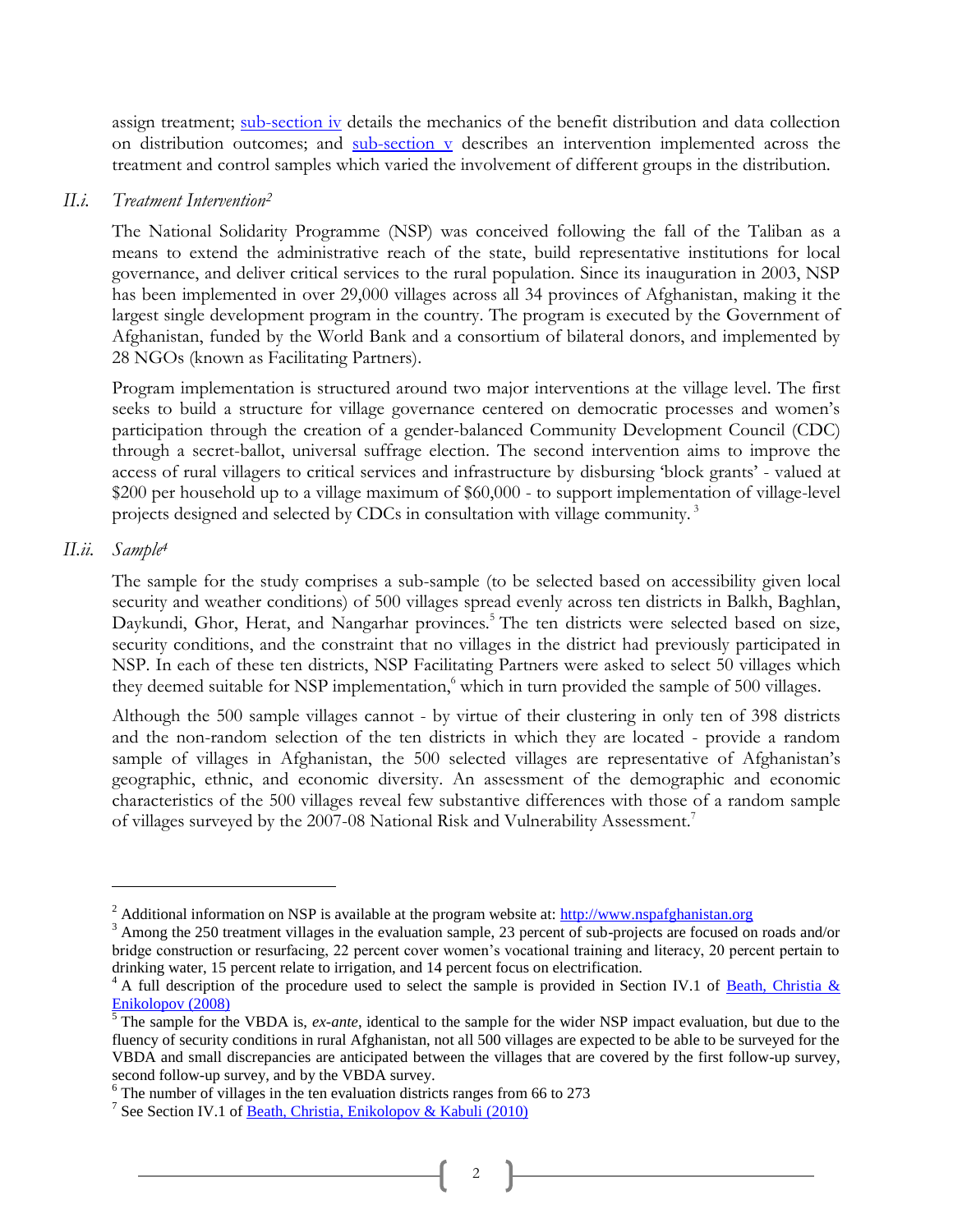## *II.iii. Assignment of Treatment<sup>8</sup>*

 $\overline{a}$ 

<span id="page-2-0"></span>Of the 500 villages in the sample, 250 were randomly selected to receive NSP. In order to improve statistical balance between villages in the treatment and control groups, a matched-pair cluster randomization procedure was applied in four stages:

- <span id="page-2-2"></span>1. Village Clusters - To minimize potential for spillovers between treated and untreated units, villages located within one kilometer were grouped in clusters. Across the sample, 107 villages were assigned to 41 village clusters.
- 2. Matched Pairs In each district, the 50 sample villages were paired into 25 groups of two using an optimal greedy matching algorithm, which matched villages to ensure similarity based on various background characteristics provided that the villages were not in the same village cluster.<sup>9</sup>
- 3. Assignment of Treatment **-** In each matched pair, a random number generator was employed to decide which of the two villages would receive NSP. In order to minimize the probability of spillovers biasing estimated impacts, clusters of villages were assigned the same status.<sup>10</sup>
- 4. Clustering Violations *-* In a few districts, the large number of clustered villages precluded the co-assignment of all the villages in the same village cluster to the same treatment status. For cases in which assignment of treatment status without a violation of the clustering restriction was not possible, the number of violations was minimized through a simulation approach.<sup>11</sup>

The procedure implemented using a computer code in September 2007, at which time baseline data had been collected but not processed.

## *II.iv. Structure of Village Benefit Distribution and Data Collection*

<span id="page-2-1"></span>The food aid distribution and the associated data collection generate quantitative data on the behavior of village leaders in the performance of a key public service, which serves as the dependent variable for the study. Distribution and data collection activities are implemented during three visits to each village made by distribution agents and enumerators over three, non-consecutive days:

Day 1: A distribution agent, hired and trained by the evaluation team, travels to the village and convenes a short meeting of the village leaders.<sup>12</sup> The agent informs the leaders that the village has been selected to receive a fixed quantity of wheat (approximately one 50 kilogram bag for one sixth of the households in the village) from the World Food Programme (WFP) and that, in three days, WFP will be delivering the wheat to the village.<sup>13</sup> Leaders are

<sup>&</sup>lt;sup>8</sup> A full description of the methodology and procedure used to randomly allocate NSP across the sample is provided in Section IV.2 of [Beath, Christia](http://nsp-ie.org/reportsmethodology.html) & Enikolopov (2008)

<sup>&</sup>lt;sup>9</sup> Data for the matching consisted of demographic and geographic characteristics of villages obtained from the Household Listing Survey conducted by Afghanistan's Central Statistics Office between 2003 and 2004.

 $10$  It is important to note that although this feature of the randomization design makes the assignment of treatment status in neighboring villages interrelated, the unconditional probability of being assigned to a particular treatment status remains the same for all the villages, so that the main identifying assumption is not violated.

 $11$  The clustering restriction was violated in 17 village clusters (covering 44 villages).

 $12$  As described in the following section, variation is introduced in the composition of the village leaders that are convened.

<sup>&</sup>lt;sup>13</sup> Due to adverse security and road conditions, direct delivery of wheat to some villages is not permissible. In some districts, all villages are affected, while in other districts, just some villages cannot directly receive wheat. In districts in which all villages are affected, a procedure is to be implemented by which village leaders are requested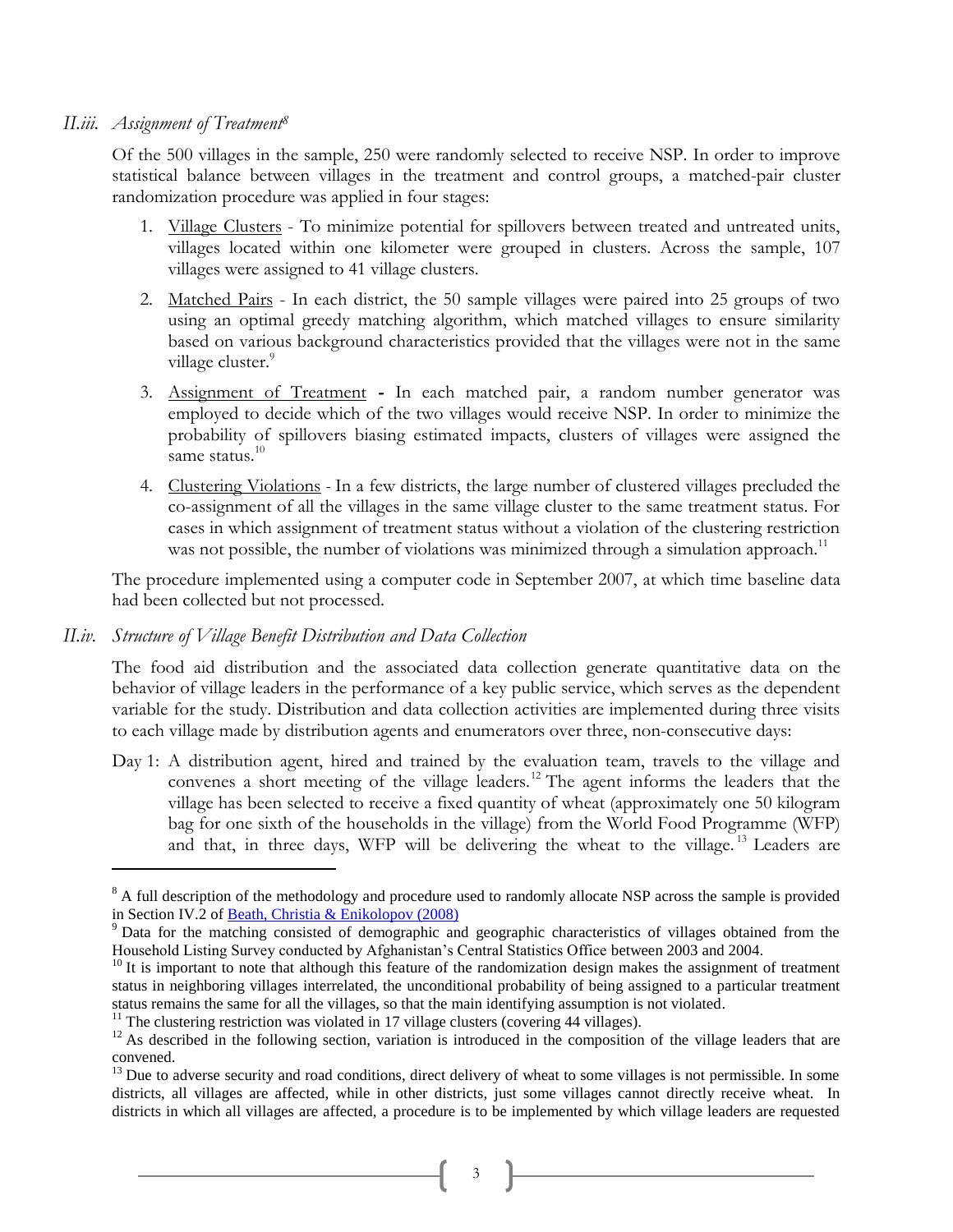informed that the wheat is intended for distribution among vulnerable members of the village community, such as widow-headed households, and are directed to determine which households in the village are to receive the wheat. In accordance with WFP monitoring requirements, leaders are asked to prepare a list of households in the village that will receive wheat, complete with the amount that each household will receive, and informed that the list will be collected by a WFP representative on the day of delivery.

- Day 2: Three days later, a different distribution agent returns to the village with the quantity of wheat allocated for distribution in that village, which is transported either by a WFP vehicle or the vehicle of an agency contracted by WFP to conduct the delivery. The agent collects the list of wheat recipients prepared by the village leaders and, after verifying the legibility of the list, authorizes the transfer of the wheat to the village leaders.<sup>14</sup>
- Day 3: Ten days after the distribution of wheat, a team of 6 male and 6 female enumerators return to the village to administer household surveys to three groups of villagers:

<u>First Survey</u>: Random sample of households in the village;<sup>15</sup>

 $\overline{a}$ 

Second Survey: Random sample of households that were listed by village leaders to receive wheat:<sup>16</sup>

Third Survey: Random sample of households that First Survey respondents indicated received wheat, but which were not included in the list provided by the village leaders.<sup>17</sup>

Survey questionnaires are administered conterminously to a male and a female respondent in the same household. Questionnaires are administered to 12 First Survey households and 15 total Second and Third Survey households.<sup>18</sup> First, Second, and Third Survey questionnaires are identical and collect basic demographic and socioeconomic data on the characteristics of the respondent's household, as well as information on the distribution and characteristics of recipient households.

to travel to the district center to retrieve the wheat and then to arrange for the transportation, at the expense of WFP, of the wheat back to their village. In districts in which just some sample villages were inaccessible, wheat is ordinarily delivered to a neighboring village or other nearby location, from which it is transported by the village leaders to the concerned village.

 $14$  Other than verifying the legibility of the list, neither the distribution agent nor the WFP contractors conduct any checks to determine the characteristics, or even existence, of people on the list. In addition, as it is the responsibility of the village leaders to distribute the wheat to selected recipients, no effort is made to distribute the wheat directly to listed recipients or to any villagers other than the designated village leaders.

<sup>&</sup>lt;sup>15</sup> Sample households are randomly selected via a 'fixed interval, random walk' procedure. The procedure directs the enumerators assigned to a village to collectively identify a central point in the village from which individual couples of enumerators will 'fan out' across the geographic space of the village. Enumerator couples then walk in separate directions, selecting dwellings for participation in the survey using the 'skip interval' number for the village, which is proportional to the number of dwellings in the village. A complete description of the procedure is provided in the guidelines provided to enumerators, which are available in both English and Dari here: [http://www.nsp](http://www.nsp-ie.org/vbdaguidelines.html)[ie.org/vbdaguidelines.html](http://www.nsp-ie.org/vbdaguidelines.html)

<sup>&</sup>lt;sup>16</sup> In the event that the number of households listed as recipients is 9 or less, the population of listed recipients is surveyed.

<sup>&</sup>lt;sup>17</sup> The identification of Third Survey households is done collectively by enumerators using a procedure outlined in the survey guidelines. In the event of complete coincidence between the households listed as wheat recipients by the village leaders and those identified by First Survey respondents, no Third Surveys are administered.

<sup>&</sup>lt;sup>18</sup> Ordinarily, 9 Second Survey households and 6 Third Survey households are surveyed, although a high degree of overlap between households listed as recipients by village leaders and household identified as recipients by First Survey respondents would reduce the number of Third Survey respondents and increase the number of Second Survey respondents.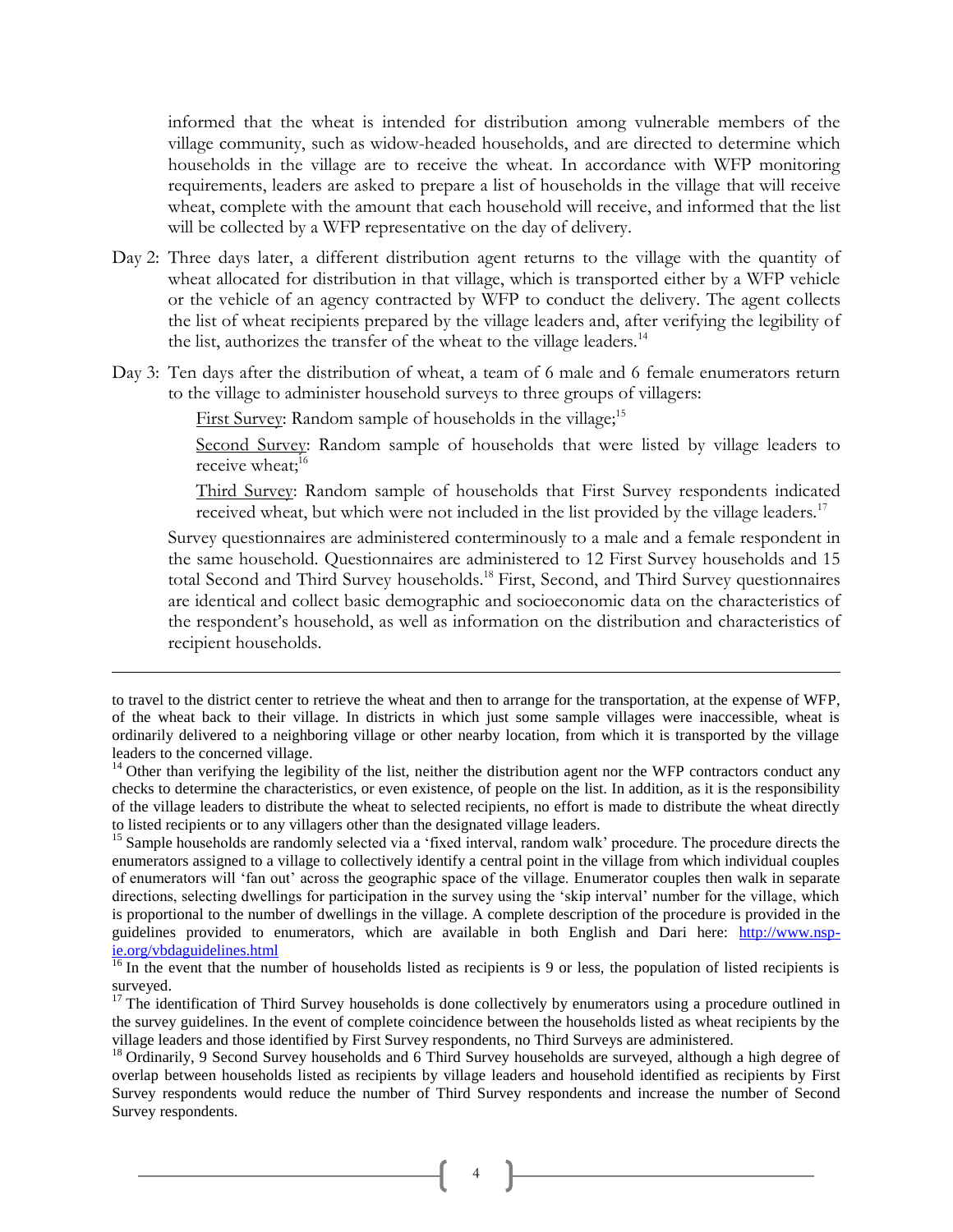## *II.v. Variation in Involvement of Different Groups in Village Benefit Distribution*

<span id="page-4-1"></span>The outcome of the distribution may, in part, depend on the involvement of different groups of village leaders - such as the CDC and prominent women in the village - in the selection of beneficiaries. To identify the impact of mandating the involvement of these groups, randomized variation is introduced into the directions given to distribution agents on Day 1 concerning who to invite to the meeting on the upcoming distribution:

- CDC: In half of treatment villages, male and female CDC members are invited to the Day 1 meeting and requested to select recipients and administer the distribution. A male distribution agent addresses male CDC members and a female distribution agent addresses female CDC members. In the other half of treatment villages, a male distribution agent convenes a meeting of 'village leaders', which ordinarily includes the village headman and members of the customary village council, and requests that they select recipients and administer the distribution. Female village leaders are not explicitly requested to participate, but a female distribution agent is available in the event that women do attend.
- Female Village Leaders: In half of control villages, both male village leaders and prominent women in the village are invited to the Day 1 meeting and requested to select recipients and administer the distribution. A male distribution agent addresses male leaders and a female distribution agent addresses the women. In the other half of control villages, women are not explicitly requested to participate, but a female distribution agent is available in the event that some women do attend.

Variation in the treatment sample will be used to identify whether mandating participation of the CDC in the distribution impacts outcomes of interest. Variation in the control sample will similarly be used to identify the impact of mandating the participation of female village leaders.

# <span id="page-4-0"></span>**III. Hypotheses**

 $\overline{a}$ 

The analysis is to be structured around a test of five hypotheses, which are grouped into three 'families':

# *Family A – Quality of Targeting<sup>19</sup>*

- *H1*: **Intervention improves the targeting by village leaders of provided benefits to vulnerable populations in the village, as measured by characteristics of benefit recipients**
- *H2*: **Intervention improves the targeting by village leaders of provided benefits to vulnerable populations in the village, as assessed subjectively by villagers**

*Family B – Elite Capture*

- *H3*: **Intervention reduces embezzlement of benefits by village leaders**
- *H4*: **Intervention reduces nepotism in distribution of benefits by village leaders**

### *Family C – Decision-Making Process*

*H5*: **Intervention results in more participatory decision-making process**

 $19$  The distinction between targeting as measured by characteristics of recipients (employing a version of proxy means testing) and targeting as assessed subjectively by villagers (employing, among other things, community-based measures of need) is influenced b[y Alatas et. al. \(forthcoming\).](http://www.cepr.org/meets/wkcn/3/3540/papers/Olken.pdf)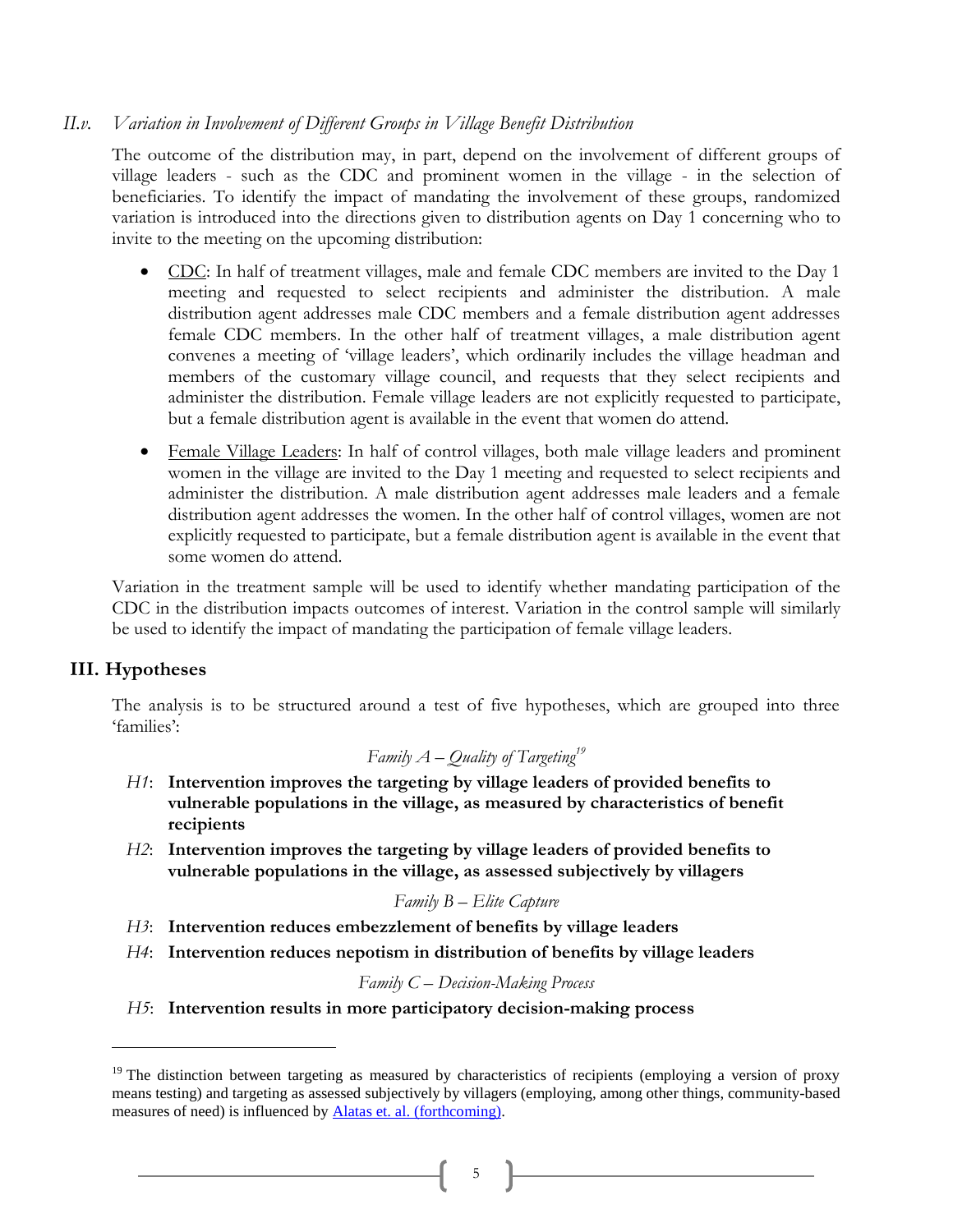The 'intervention' being tested by the hypotheses is to be defined in three different ways: (i) NSP; (ii) mandated participation of CDC in the distribution; and (iii) mandated participation of women in the distribution. Thus, for each hypothesis, three tests will be performed using these three different definitions.

Figure 1 below summarizes the source of variation for the three interventions and the structure of the experiment.



## **Figure 1: Structure of Variation in Explanatory Variables**

Hypotheses are to be tested with respect to NSP by comparing the 250 treatment and control villages; with respect to the mandated participation of the CDC, by comparing the 125 treatment villages in which CDC participation was mandated with 125 treatment villages in which CDC participation was not mandated; and with respect to the mandated participation of women, by comparing the 125 control villages in which female participation was mandated with the 125 control villages in which female participation was not mandated.

The sections below discuss the theory motivating the hypotheses for the three interventions, with [Sub-section i](#page-5-0) discussing NSP; [sub-section ii](#page-5-1) discussing the mandated participation of the CDC; and [sub-section iii](#page-6-1) discussing the mandated participation of women. Further details on each hypothesis, including a list of constituent indicators, are reported in [Table 1](#page-12-0) below.

# *III.i. NSP*

<span id="page-5-0"></span>The main intervention of interest is the assignment of NSP to a village. NSP seeks to build representative local governance structures by creating a CDC through a secret-ballot, universal suffrage election. By strengthening the accountability of the village leadership to all segments of the village population and by broadening the village leadership to include groups previously excluded from decision-making processes, NSP is expected to generate more equitable local governance outcomes. That is, local governance is expected to improve both due to the indirect effect of NSP changing the behavior of pre-existing village leaders and due to the direct effect of NSP changing the composition of the village leadership. Due to these changes, it is hypothesized that NSP will result in improved targeting of benefits to vulnerable populations, reductions in the incidence of embezzlement and nepotism, and an increased use of participatory decision-making processes.

# *III.ii. Mandated Participation of CDC*

<span id="page-5-1"></span>Although assignment of NSP to a village increases the probability that the distribution will be managed by the CDC, it does not guarantee it. Specifically, distributions in NSP villages may be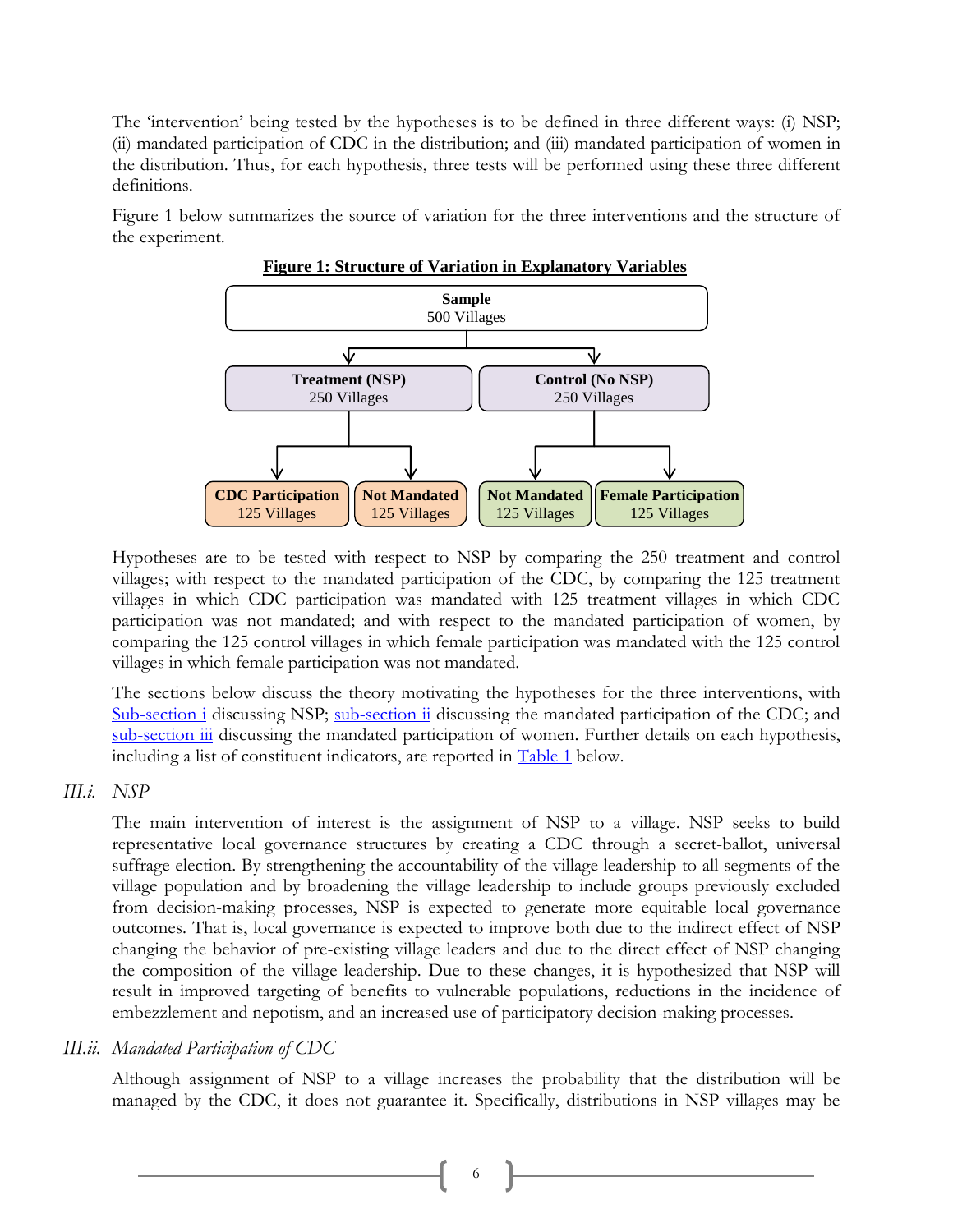managed by the village headmen who are customarily accorded the responsibility for liaising with entities external to the village. In order to isolate the impact of CDC involvement from the broader effects induced by NSP, the five hypotheses are to be tested with the intervention defined as the mandating of CDC participation.<sup>20</sup> As with NSP, it is anticipated that mandated CDC participation will result in improved targeting of benefits to vulnerable populations, reductions in the incidence of embezzlement and nepotism, and an increased use of participatory decision-making processes.

## *III.iii. Mandated Participation of Women*

<span id="page-6-1"></span>An important institutional change induced by NSP is the mandating of women's participation in local governance. In order to isolate the impact of women's involvement from the broader effects induced by NSP, the five hypotheses are tested with the intervention defined as the mandated participation of prominent women in the village in the selection of beneficiaries. By increasing the number of people involved in the selection and thereby providing an additional check on leader behavior, it is anticipated that mandating women's involvement will result in improved targeting of benefits to vulnerable populations, reductions in the incidence of embezzlement and nepotism, and an increased use of participatory decision-making processes.

## <span id="page-6-0"></span>**IV. Methodology**

The study seeks to test the above hypotheses and thereby address whether the institutional changes imposed by NSP, as well as variations in institutional rules, alter the behavior of village leaders. Indicators for testing hypotheses are generated using data collected on Day 3 of the wheat distribution and are grouped according to hypothesis. The aggregate effect of the intervention on each of these five indicator groups is estimated, via OLS, as the average of the effects for the constituent indicators, with standard errors estimated using five systems of seemingly unrelated regressions. To ensure robustness to different assumptions concerning unobserved outcomes of the distribution, multiple hypothesis tests are run using different sample adjustments.

The following sections provide a summary of the methodology to be employed in the estimation of intervention impacts. [Sub-section i](#page-6-2) describes the estimation of treatment effects; [sub-section ii](#page-7-0) details the specifications to be employed in hypotheses tests; [sub-section iii](#page-8-0) details the specifications for estimating impacts of variation in treatment and distribution modalities; [sub-section iv](#page-8-1) describes sample adjustments that are to be made to ensure the robustness of the analysis to uncertainty concerning unobserved outcomes of the distribution; and [sub-section v](#page-10-0) covers procedures for addressing cases of missing data or questions with limited variation.

## *IV.i. Estimation of Treatment Effects*

 $\overline{a}$ 

<span id="page-6-2"></span>Indicators for the study are to be constructed using variables from household data collected during the First, Second, and Third Surveys on Day 3 of the Village Benefit Distribution and the Second Follow-Up Survey administered prior to the distribution. In some cases, indicators are constructed from the first principal component of respective group of variables.<sup>21</sup> In other cases, variables enter directly as indicators into the regression. [Table I](#page-12-0) below lists these indicators and constituent variables and  $\Delta$ ppendices I – III list the questions which provide the variables for the study.

<sup>&</sup>lt;sup>20</sup> Provided sufficient variation in the identity of village leaders managing the distribution exists within the group of treatment villages in which CDC involvement is not mandated, it should be feasible to estimate the difference in the strength of the 'direct' and 'indirect' effects of NSP on local governance.

 $21$  Additional details of the indicators for which first principal components will be estimated are provided in Table 1.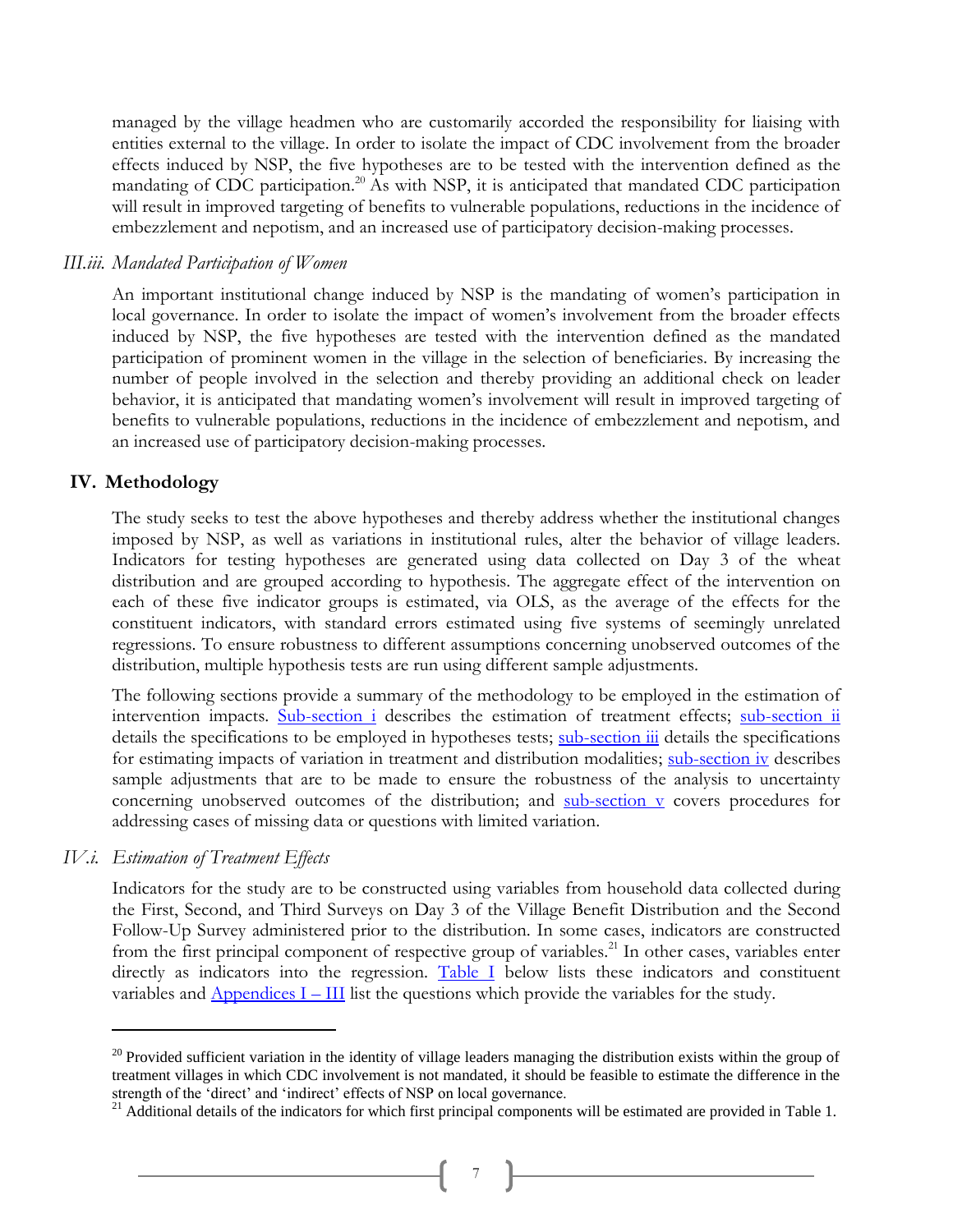For each indicator, the treatment effect is estimated by regressing indicator on a binary variable using the following OLS model:

$$
Y_{vi} = \alpha + \tau T_v + \varphi_p + \varepsilon_{vi} \tag{1}
$$

where  $Y_{vi}$  is the variable outcome for household *i* in village  $v<sub>i</sub><sup>22</sup> T<sub>v</sub>$  is a treatment dummy for the village;  $\varphi_p$  is the village-pair fixed effect; and  $\varepsilon_{vi}$  is the error term. Following [Bruhn & McKenzie](http://ideas.repec.org/p/wbk/wbrwps/4752.html) [\(2009\),](http://ideas.repec.org/p/wbk/wbrwps/4752.html) village-pair fixed effects are included to account for the use of pair-wise village matches in the allocation of treatment.

Standard errors are clustered at the village-cluster level<sup>23</sup> to account for correlation of residuals within village-clusters due to non-independence of assignment.

The main results for the study will report only effects for indicators listed in [Table 1,](#page-12-0) with an appendix reporting effects for all outcomes in the household surveys administered on Day 3.

## *IV.ii. Estimation of Aggregate Treatment Effects*

<span id="page-7-0"></span>To examine the overall impact of program on all indicators pertaining to each hypothesis and to account for multiple hypotheses testing, we estimate the overall average treatment effect on all the indicators. The overall average treatment effect is estimated by combining the effects on each of the constituent indicators using the approach in [Kling & Liebman \(2004\).](http://www.nber.org/mtopublic/483.pdf)<sup>24</sup>

First, all the *K* indicators pertaining to a specific hypothesis are standardized by subtracting the mean and dividing by the standard error of the control group. If we denote by  $Y_k$  the vector of observations related to outcome  $k$  and by  $Y_k^i$  its elements, then:

$$
\widetilde{Y}_k = \frac{Y_k - \frac{1}{n} \sum_i Y_k^i}{Var(Y_k^i | T_v = 0)}
$$
\n<sup>(2)</sup>

Next, all regressions are estimated using these standardized indicators to obtain *K* standardized treatment effects  $\tilde{\tau}_k$ , where the regression equation is the same as (1), which in vector form, can be written as:

$$
\widetilde{Y}_k = X\beta + T\widetilde{\tau}_k + \varepsilon_k = W\theta_k + \varepsilon_k \tag{3}
$$

The overall coefficient for the hypothesis is the mean of these standardized treatment effects:

$$
\tilde{\tau} = \frac{1}{K} \sum_{k=1}^{K} \tilde{\tau}_k
$$
\n<sup>(4)</sup>

The standard error for the overall coefficient is estimated by running a system of seemingly unrelated regressions for the *K* outcomes and then testing the cross-equation hypothesis that the average of *K* coefficients equals zero. That is, we estimate the system:

$$
\widetilde{Y} = (I_K \otimes W)\Theta + \mathbf{E} \tag{5}
$$

8

 $\overline{a}$ 

<sup>&</sup>lt;sup>22</sup> Where indicators are constructed at village level rather than household level, the outcome is  $Y_v$  rather than  $Y_{vi}$ .

 $^{23}$  See page [3](#page-2-2) above for description of village-clusters

 $^{24}$  This approach is also followed in [Casey, Glennerster, and Miguel \(2011\)](http://www.nber.org/papers/w17012)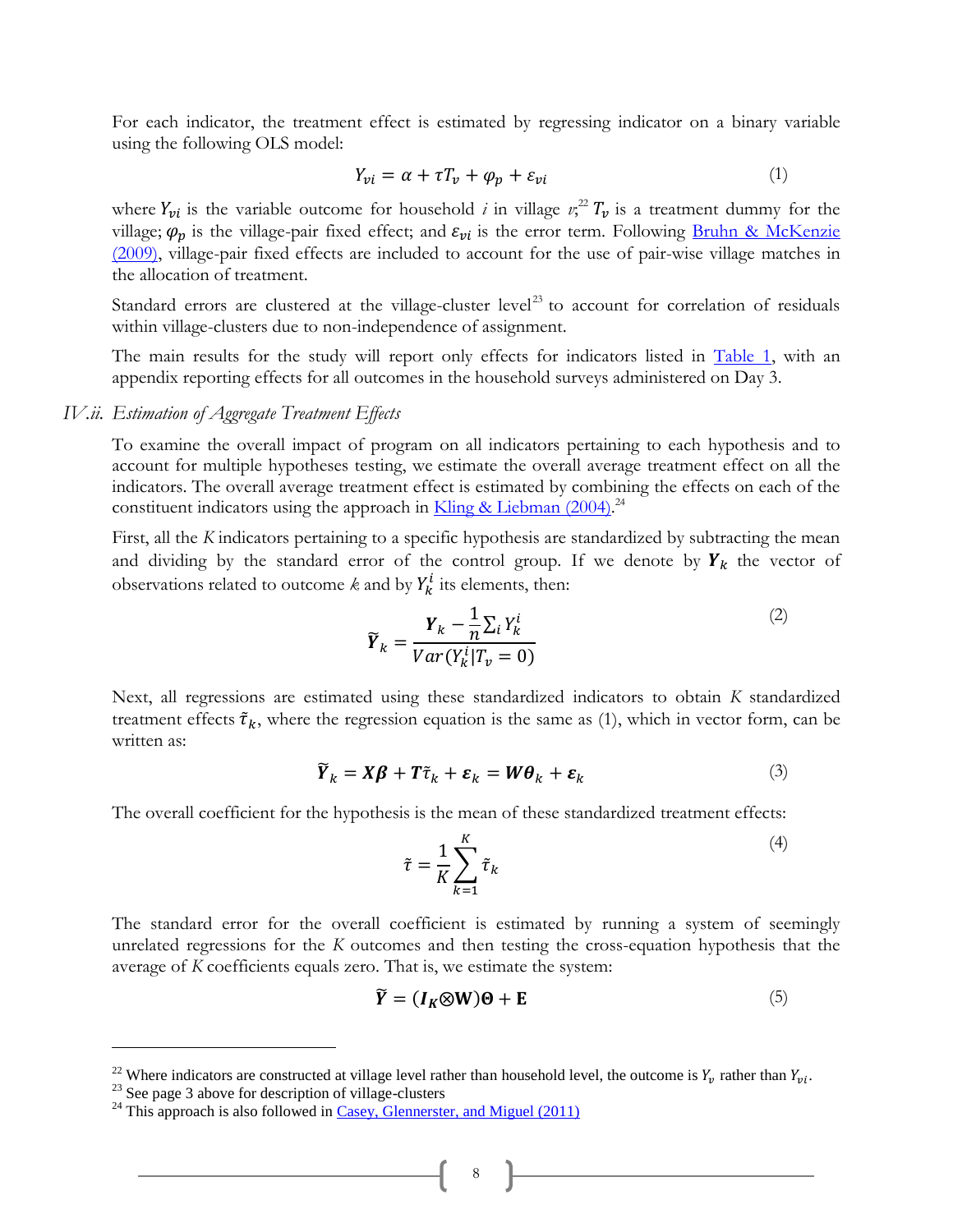where  $\widetilde{\bm{Y}} = (\widetilde{\bm{Y}}'_1, \widetilde{\bm{Y}}'_2, \dots, \widetilde{\bm{Y}}'_K)'$ ,  $I_K$  is a *k*-dimensional identity matrix, **W** is vector of independent variables (same for all outcomes) and  $\Theta$  is a vector of coefficients which includes  $\tilde{\tau}_k$ .

From this estimation, using the elements of the variance-covariance matrix that relate to  $\tilde{\tau}_k$  elements of  $\Theta$ , we estimate standard errors for the overall coefficient for the hypothesis as:

$$
Var(\tilde{\tau}) = Var\left(\frac{1}{K}\sum_{k=1}^{K}\tilde{\tau}_{k}\right) = \frac{1}{K^{2}}\sum_{l=1}^{K}\sum_{k=1}^{K}Cov(\tilde{\tau}_{l},\tilde{\tau}_{k})
$$
\n<sup>(6)</sup>

#### *IV.iii.Estimation of Effects of Distribution Modalities*

<span id="page-8-0"></span>As described in Section II above, randomized variation was induced into modalities of benefit distribution across the sample. The following sub-section outlines the specifications that will be employed to estimate the respective effects. Hypotheses tests are conducted according to the procedure described in the previous section.

#### **Distribution Modalities**

Variation in distribution modalities enables identification of the impacts of two explanatory variables: (i) mandated involvement of CDC; and (ii) mandated involvement of women. The following regression is employed to estimate these impacts:

$$
Y_{vi} = \alpha + \tau T_v + \gamma CDC\_Assigned_v + \delta FVL\_Assigned_v + \varphi_p + \varepsilon_{vi}
$$
 (7)

where CDC\_Assigned<sub>v</sub> is a binary variables that equals one if the benefit distribution in village  $\nu$ was assigned to be administered by the CDC and zero if the benefit distribution was assigned to be administered by village leaders;  $FVL\_Assigned_c$  is a binary variables that equals one if village  $v$  was assigned to have women explicitly invited to participate in the distribution and zero otherwise. All other variables are the same as in equation (2) above, with standard errors clustered at the village cluster level.

A limitation of such a comparison is that it provides a reduced form estimation and depends on the compliance of village leaders, i.e. whether elected council members actually become responsible for the wheat distribution and whether women are involved in the decision making process as requested. We take this limitation into account by estimating the following instrumented variable regression:

$$
Y_{vi} = \alpha + \tau T_v + \gamma CDC\_Actual_v + \delta Women\_Actual_v + \varphi_v + \varepsilon_{vi}
$$
\n(8)

where CDC\_Actual<sub>y</sub> and Women\_Actual<sub>y</sub> are dummy variables that indicate whether CDC members and women were involved in the decision making process according to the survey respondents, which are instrumented using  $\mathit{CDC}\_\mathit{Assignedv}$  and  $\mathit{FVL}\_\mathit{Assignedc}$ . Again, standard errors are clustered at the village cluster level.

## *IV.iv. Sample Adjustments to Overcome Ambiguity in Identifying Benefit Recipients*

<span id="page-8-1"></span>A large number of outcomes are dependent on the identification of benefit recipients. However, as the within-village distribution is not observed directly, in some cases ambiguity may exist as to the identity of recipients. Such ambiguity can result from two phenomena: (i) disagreement between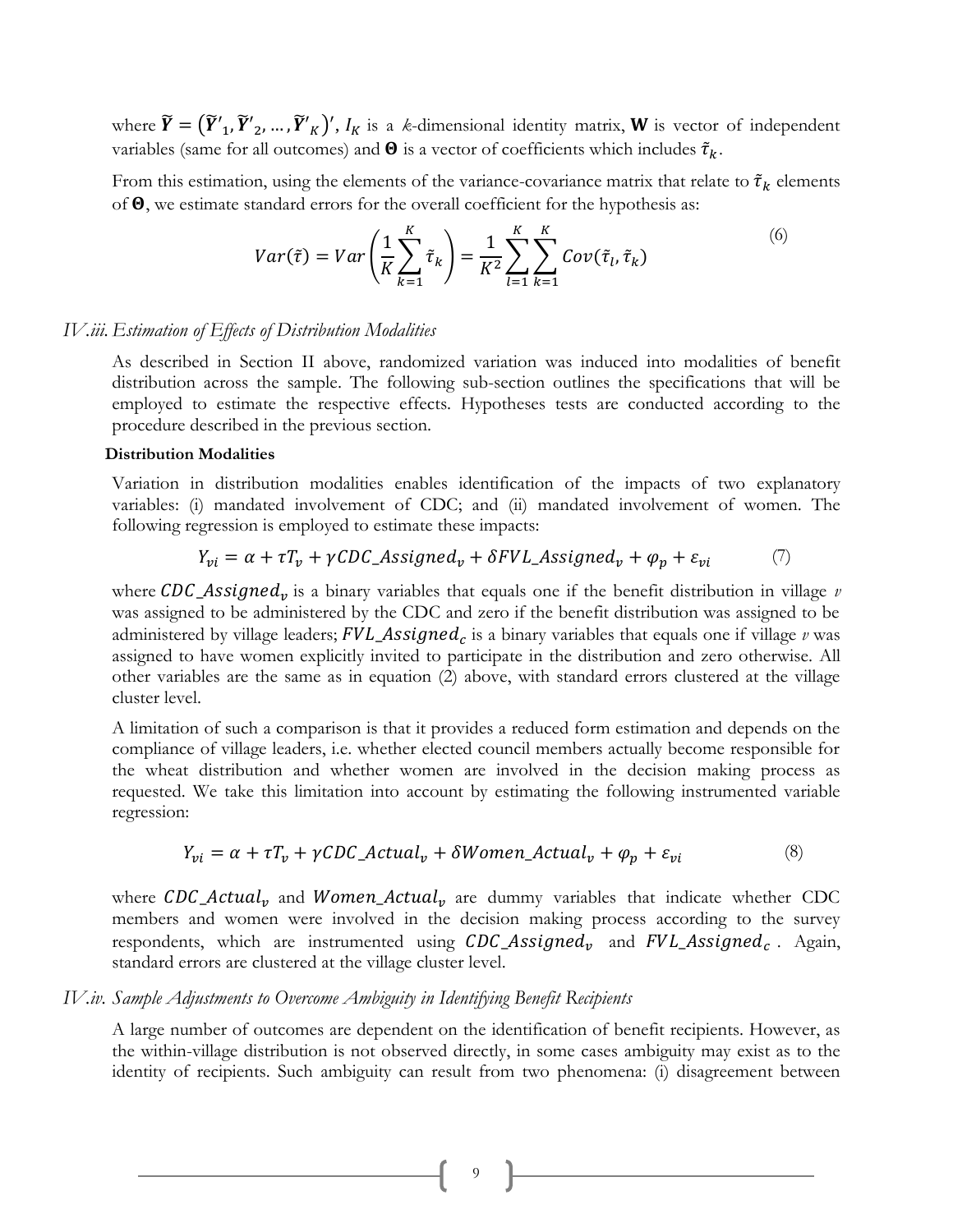villagers, village leaders, and households identified as recipients by village leaders and/or villagers; (ii) non-distribution of wheat by village leaders prior to Day 3.

The methods used to resolve this ambiguity necessitate the use of different samples in hypothesis testing in order to ensure the robustness of estimates to different assumptions with respect to the identity of wheat recipients. Nine different sample variations will be used to test hypotheses  $1 - 4$ (three samples whereby villages in which distributions did not occur, and counter-part matchedpairs, are excluded from the sample, and six samples whereby all villages in which data was collected are included), but as hypothesis 5 pertains to the selection process and not the end-result of the distribution, the full sample is employed in all cases. Further information on the sources of ambiguity and associated sample adjustments is provided below.

## **Disagreement on Identity of Wheat Recipients**

As the within-village distribution is not observed directly, there is no definitive means to identify recipients. Using information provided by village leaders and survey respondents, however, it is possible to infer the identity of recipients. There are three sources which are used to make such inferences: (i) lists of recipients prepared by village leaders; (ii) self-reports by male and female survey respondents that their household received wheat; and (iii) recipient households reported by survey respondents. The sets of households within a village suggested by these three sources could conceivably be identical, disjoint, or partially intersecting.

As there is no *a priori* reason to believe that any one of these sources of information is more reliable than the others, three sub-samples of 'recipient' households are constructed using these three sources:

- i. Self-Reported Recipients: Households in which either the male or female respondent selfreports that the household received wheat from the recent distribution (regardless of whether the household is designated by village leaders or other respondents as a recipient);
- ii. Listed Recipients: Households which are listed as recipients by the village leader(s) (regardless of whether the household self-reports or is designated by other respondents);
- iii. Peer-Reported Recipients: Households which other respondents designate as recipients (regardless of whether the household self-reports or is designated by village leaders).

To ensure that the analysis is robust to different assumptions concerning which of these three subsamples is most likely to most accurately represent the actual group of recipients, all hypotheses tests that subsume information on the characteristics of recipients will be conducted repeatedly using the three different samples.

### **Cases of Non-Distribution**

Although the administration of household surveys occur approximately 10 days after delivery of wheat to the village, there exists the possibility that, even after this period, village leaders will not have distributed the wheat among the villagers. This may occur, for example, because the leaders have embezzled the wheat, because they intend to sell it to generate revenue for the provision of a public good (e.g., mosque rehabilitation), or because they wish to await a later event (such as the harvest) before selecting recipients and/or distributing wheat.

In order to ensure that the analysis is sensitive to the ambiguity concerning the identity of end beneficiaries in cases of non-distribution, hypotheses tests that subsume information on the characteristics of wheat recipient will be conducted separately using three different approaches: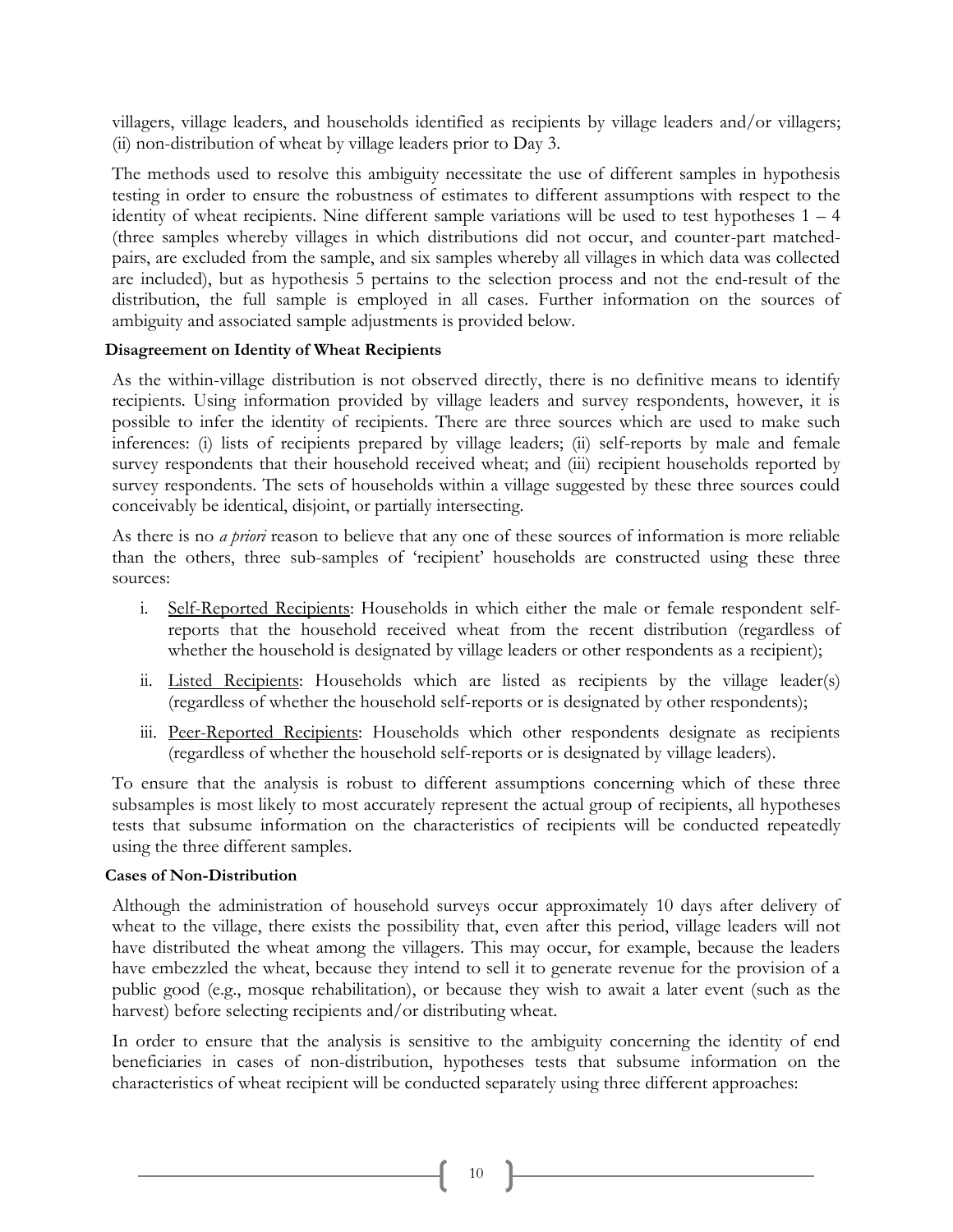- i. Exclude Non-Distribution Villages: All villages in which wheat was not distributed are excluded from the sample, along with the counter-part matched pairs of such villages.<sup>25</sup> Accordingly, under this assumption, hypotheses are tested with respect to the three subsamples of wheat recipients defined above (self-reported recipients, listed recipients, and peer-reported recipients) in villages in which distributions occurred;
- ii. Include Non-Distribution Villages, Assume Egalitarian Distribution in Non-Distribution Villages: No villages are excluded from the sample. In villages in which there are no selfreported recipients or peer-reported recipients due to non-distribution, hypotheses are tested with respect to the following two sub-samples of wheat recipients: (i) listed recipients; and (ii) all villagers (or the representative sample of such to which the  $1<sup>st</sup>$  Survey was administered). Accordingly, given the aforementioned sub-samples for addressing uncertainty concerning the identity of wheat recipients, hypotheses are to be tested with respect to six different sub-samples of wheat recipients: (i) listed recipients in distribution villages and listed recipients in non-distribution villages; (ii) listed recipients in distribution villages and 'all villagers' in non-distribution villages; (iii) self-reported recipients in distribution villages and listed recipients in non-distribution villages; (iv) self-reported recipients in distribution villages and all villagers in non-distribution villages; (v) peerreported recipients in distribution villages and 'all villagers' in non-distribution villages; (vi) peer-reported recipients in distribution villages and listed recipients in non-distribution villages.
- iii. Include Non-Distribution Villages, Use Qualitative Information to Identify Cases of Embezzlement: Enumerators were instructed to note cases where they have reason to believe that village leaders have embezzled non-distributed wheat. This information is to be used to construct a binary variable which assumes a value of one if at least one enumerator or respondent in a village reports that wheat has been embezzled by the village leaders and zero otherwise. Across all nine different sub-samples of wheat recipients mentioned above, hypothesis 3 will be tested with and without this additional indicator. For the six subsamples in (ii) the list of wheat recipients is considered to be empty in villages in which the nondistributed wheat was due to embezzlement.
- *IV.v. Procedures for Addressing Missing Data and Questions with Limited Variation*

<span id="page-10-0"></span>The following sections detail the procedures for addressing cases of missing data or of questions with limited variation.

## **Missing Household-Level Data**

No imputation of missing data will be performed. However, checks will be conducted to explore correlation between treatment status and incidents of missing data and between treatment status and the numbers of First, Second, and Third Survey respondents interviewed in each village. The results of these tests will be reported in a statistical appendix and noted in the text.

### **Attrition of Villages**

 $\overline{a}$ 

Some of the 500 villages in the sample may not be able to be surveyed due to non-permissive security conditions, transportation difficulties, or other reasons.<sup>26</sup> In such cases and for all samples,

 $25$  This is done to preserve balance in the sample and, thus, the internal validity of the experiment.

<sup>&</sup>lt;sup>26</sup> Note that such attrition is distinct from cases of non-distribution.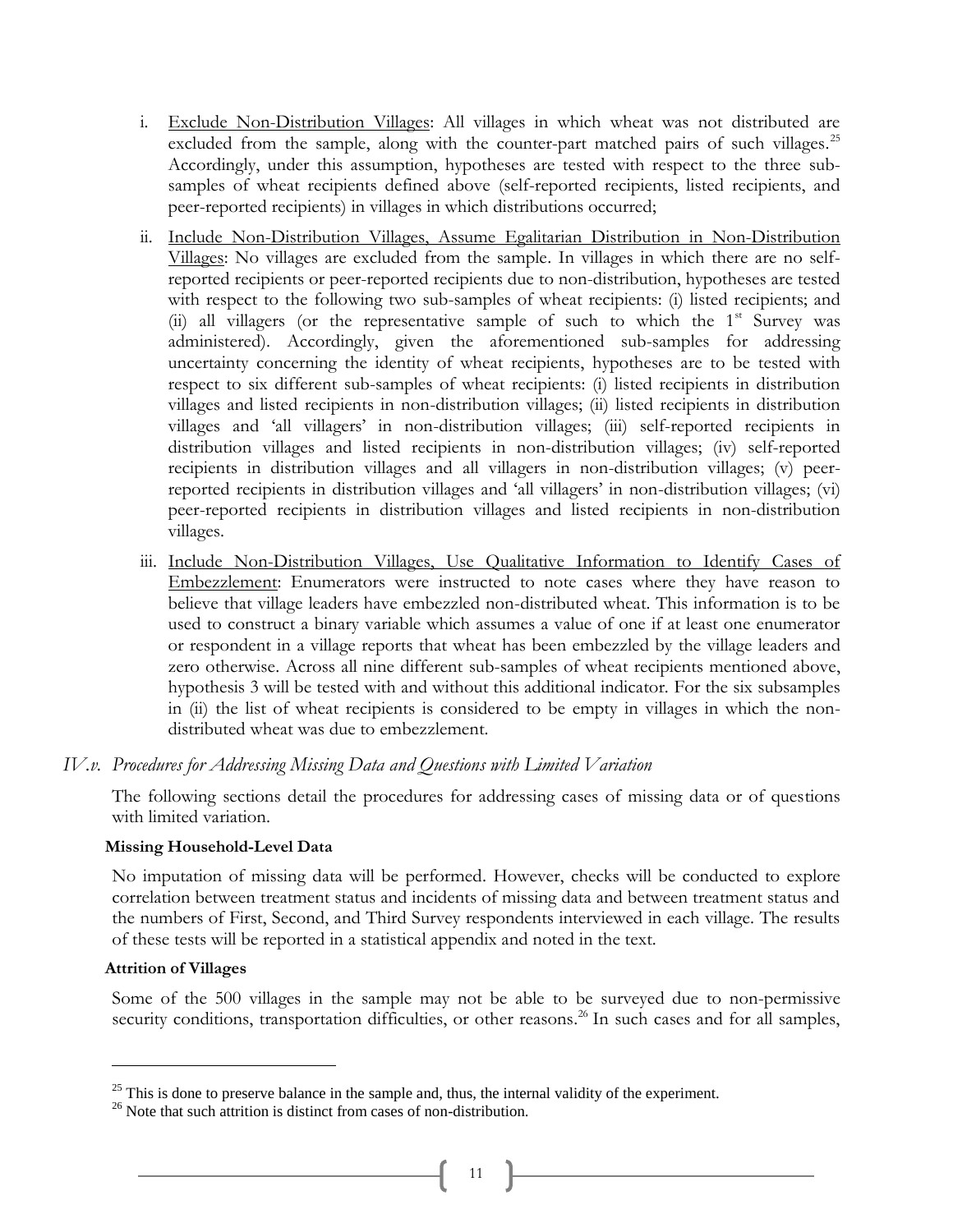the counter-part matched pair of the village will be excluded from the analysis in order to preserve the internal validity of the experiment.

## **Questions with Limited Variation**

 $\overline{a}$ 

In order to limit noise caused by indicators with minimal variation, the power of all indicators listed in Table 1 below will be tested using the control sample and all indicators that do not attain at least 80 percent power in this test will be excluded from the analysis and will not be included in any hypothesis tests.<sup>27</sup> In the event that omission decisions result in the exclusion of all indicators for a hypothesis, the hypothesis will not be tested.

 $27$  The control (rather than the full) sample is used in order to eliminate what would otherwise be a source of publication bias. Note that the respective control samples differ for each of the three hypotheses.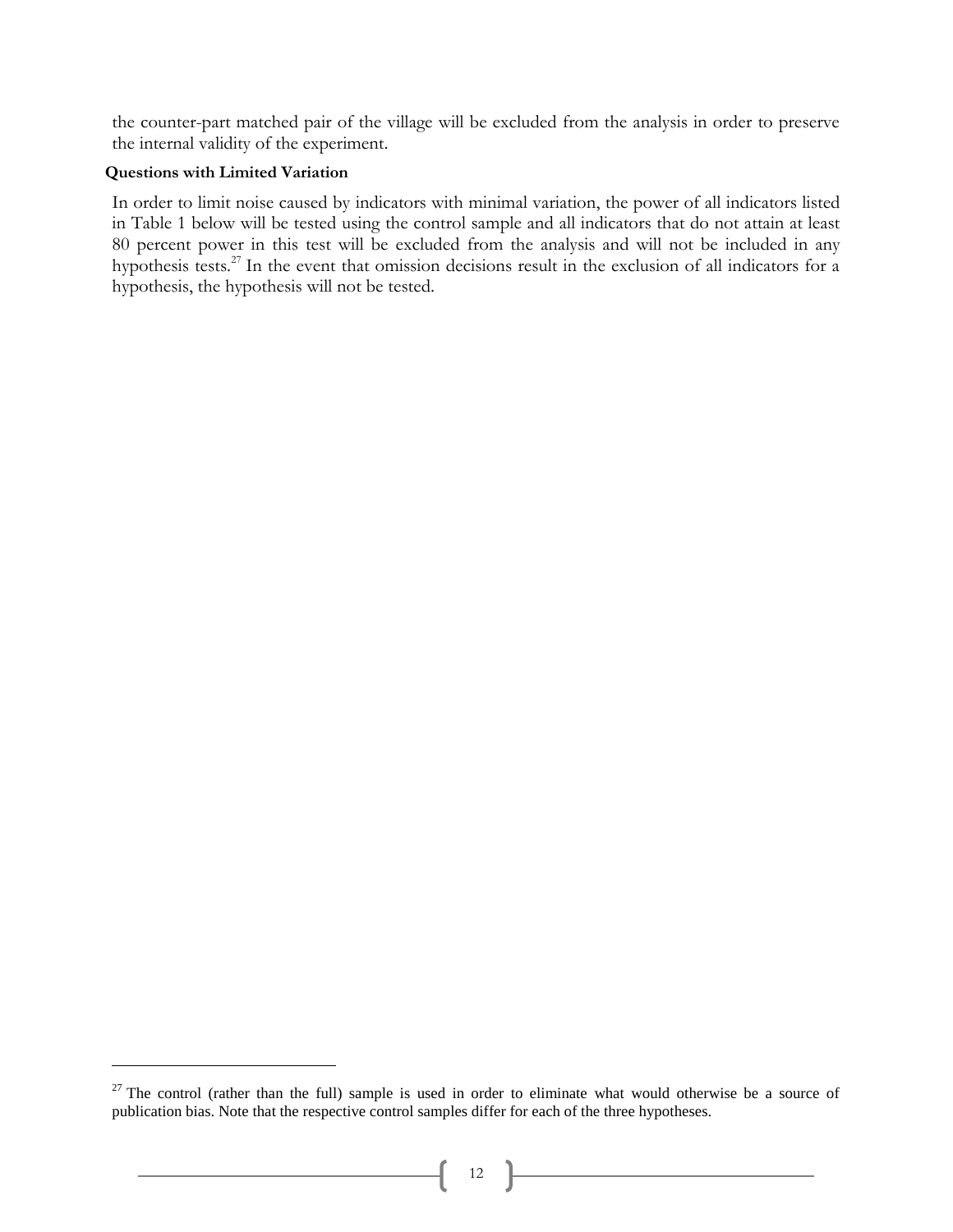## **Table I: Definition of Hypotheses and Indicators**

This table details the five hypotheses to be tested and sets of constituent indicators. For each indicator, the number(s) of question(s) used to construct the indicator is listed, along with the method of calculation, if applicable. An 'M' prefix to a question number denotes that the question is from the Male Household Survey, an 'F' prefix denotes Female Household Survey, and a '2FU' pre-prefix denotes the question is from the Second Follow-Up Survey. [Appendices](#page-15-1) I - III lists questions from the surveys. The column (UO) indicates the unit of observation: Household (HH), Respondent (Res), or Village (Vill). The column (Sa.) indicates the sub-sample to be used to estimate the treatment effect: Wheat Recipients (Rec.) or First Survey respondents (1S).

<span id="page-12-0"></span>

| <b>Hypothesis Group</b>                                |                                                                                                            | <b>Indicator</b>                                                                             | Question Number(s) and Method of Calculation                                                                                                                                                                                                              | U <sub>O</sub> | Sa. |
|--------------------------------------------------------|------------------------------------------------------------------------------------------------------------|----------------------------------------------------------------------------------------------|-----------------------------------------------------------------------------------------------------------------------------------------------------------------------------------------------------------------------------------------------------------|----------------|-----|
|                                                        |                                                                                                            | <b>Family A: Quality of Targeting</b>                                                        |                                                                                                                                                                                                                                                           |                |     |
|                                                        | <b>I1: Household Consumption</b>                                                                           | • Per Capita Total Consumption of Non-Durable<br>Items                                       | Logarithm of M2.01 - 2.05, M2.07 - 2.08, M2.12 -<br>2.14, Divided by F1.06                                                                                                                                                                                | HH             | Rec |
|                                                        | - First Principal                                                                                          | • Per Capita Caloric Intake of Household                                                     | Sum of F3.04 for All Food Items, Divided by F1.06                                                                                                                                                                                                         | <b>HH</b>      | Rec |
|                                                        | Component of:                                                                                              | • Self-Reported Lack of Deficit in Household Food<br>Intake                                  | First Principal Component of Normalized (7 Minus)<br>F3.01) and (12 Minus Months Indicated in 3.02)                                                                                                                                                       | HH             | Rec |
| H1: Intervention                                       | <b>I2: Household Assets - First</b><br>Principal Component of:                                             | • Stock of Household Assets (including Rooms<br>Occupied)                                    | First Principal Component of Normalized M3.01 -<br>3.22and (F1.03 Minus F1.05)                                                                                                                                                                            | <b>HH</b>      | Rec |
| <b>Improves Benefit</b>                                |                                                                                                            | • Area of Land Owned by Household                                                            | Sum of M1.06 - 1.07                                                                                                                                                                                                                                       | HH             | Rec |
| <b>Targeting, As</b><br><b>Measured by</b>             |                                                                                                            | • Household Headed by Widow                                                                  | F1.07 (Binary)                                                                                                                                                                                                                                            | HH             | Rec |
| <b>Characteristics of</b><br><b>Benefit Recipients</b> | <b>13: Vulnerability Status of</b><br>Household - Maximum<br>of:<br><b>14: Omnibus Targeting Indicator</b> | • Household Headed by Male who is Disabled or<br>Recently Suffered Serious Illness or Injury | F1.08, F2.06 - F2.08 (Binary)                                                                                                                                                                                                                             | <b>HH</b>      | Rec |
|                                                        |                                                                                                            | • No Male Resident Between the Age of 14 and 60<br>in Household                              | F1.07 (Binary)                                                                                                                                                                                                                                            | HH             | Rec |
|                                                        |                                                                                                            |                                                                                              | First Principal Component for I1, I2, I3 Questions<br>plus Additional Indicators: HH Head has No Formal<br>Education (M1.02); is Illiterate (M6.03); is Unable<br>to Complete Calculation (M6.04) and; HH Borrowed<br>to Meet Food Needs $(M4.01 - 4.02)$ | HH             | Rec |
|                                                        | Ante Identified the Recipient as Vulnerable                                                                | I1: For Each Recipient, Proportion of Second Follow-Up Respondents that Ex-                  | 2FU-M9.07, 2FU-F11.07                                                                                                                                                                                                                                     | <b>HH</b>      | Rec |
| H <sub>2</sub> : Intervention                          |                                                                                                            | I2: Proportion of Recipients Reported Ex-Post to be Vulnerable                               | M5.07, F4.07 (Binary)                                                                                                                                                                                                                                     | Res            | 1S  |
| <b>Improves Benefit</b><br><b>Targeting, As</b>        | <b>13: Distribution Perceived</b>                                                                          | • Respondent Reports that All Deserving<br>Households Received Wheat                         | M5.21, F4.21 (Binary)                                                                                                                                                                                                                                     | Res            | 1S  |
| <b>Assessed</b><br>Subjectively by                     | to Have Primarily<br><b>Benefited Vulnerable</b>                                                           | • Respondent Reports that Some Recipients<br>Households are Not Vulnerable                   | M5.22, F4.22 (Binary)                                                                                                                                                                                                                                     | Res            | 1S  |
| <b>Villagers</b>                                       | <b>Households</b> – First<br>Principal Component of:                                                       | • Respondent Reports that Wheat was Distributed<br>Primarily to Vulnerable Households        | M5.23, F4.23 (Binary)                                                                                                                                                                                                                                     | Res            | 1S  |
|                                                        |                                                                                                            | • Fairness of Distribution According to Respondent                                           | Numerical Equivalent $(1 – 4)$ of M5.24, F4.24                                                                                                                                                                                                            | Res            | 1S  |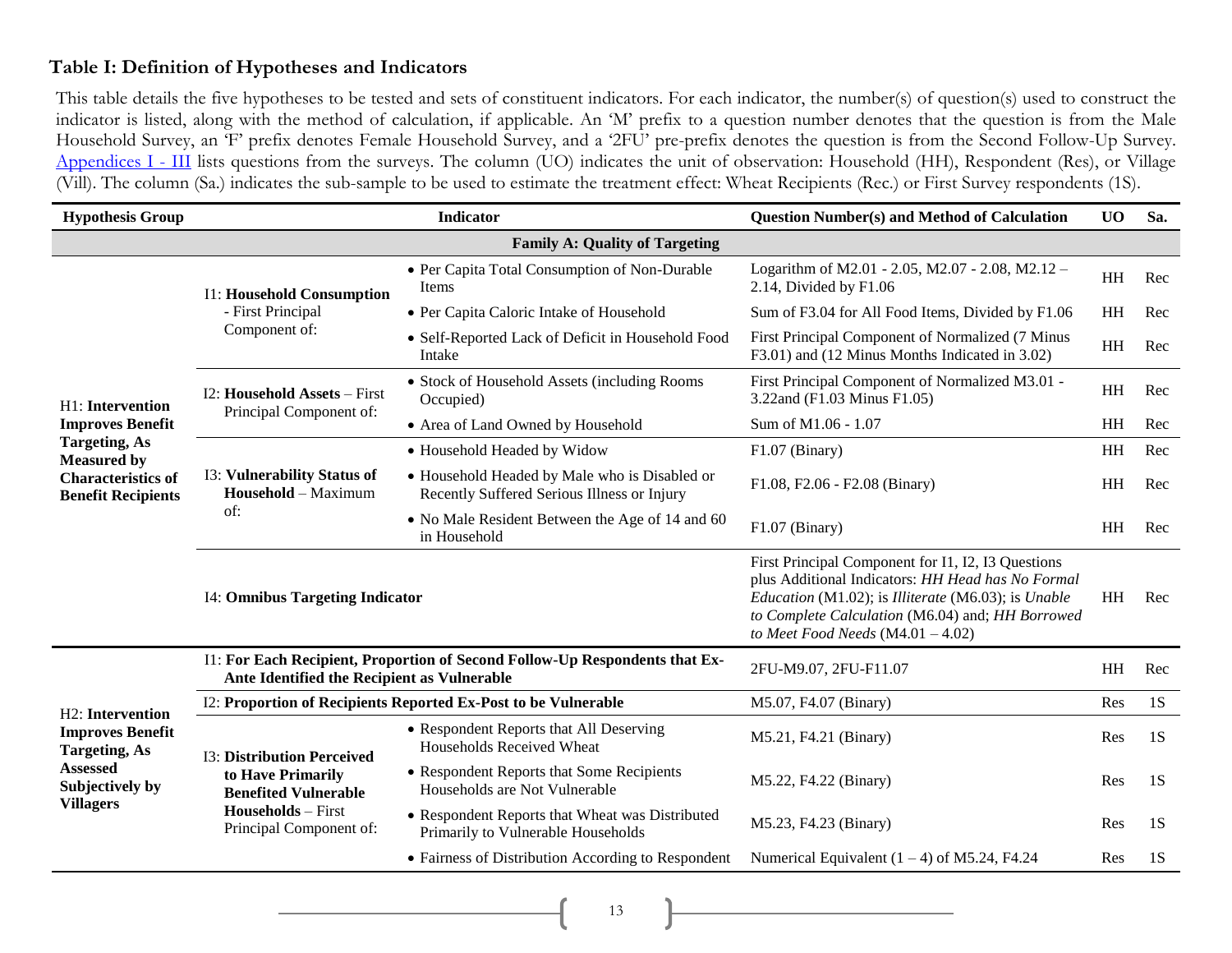| <b>Hypothesis Group</b>                                                   | <b>Indicator</b>                                                                                                                                  | <b>Question Number(s) and Method of Calculation</b>                                                                                    | UO          | Sa. |
|---------------------------------------------------------------------------|---------------------------------------------------------------------------------------------------------------------------------------------------|----------------------------------------------------------------------------------------------------------------------------------------|-------------|-----|
|                                                                           | <b>Family B: Elite Capture</b>                                                                                                                    |                                                                                                                                        |             |     |
|                                                                           | 11: Respondent Indicates that Some Wheat was Retained by Village Leaders for<br><b>Personal Use</b>                                               | M5.18, F4.18 (Binary)                                                                                                                  | Res         | 1S  |
| H <sub>3</sub> : Intervention<br><b>Reduces</b>                           | I2: Respondent Indicates that Some Wheat was Sold by Village Leaders                                                                              | M5.20, F4.20 (Binary)                                                                                                                  | Res         | 1S  |
| <b>Embezzlement of</b><br><b>Benefits by Village</b>                      | <b>13: Wheat Revoked by Village Leaders following Distribution</b>                                                                                | Maximum of binary equivalent of M5.02 & F4.02<br>conditional on M5.03 $&$ F4.03 being village leader                                   | Res         | Rec |
| <b>Leaders</b>                                                            | 14: Difference between Total Amount of Wheat Received by Respondents and<br><b>Amount Allocated by Village Leaders' List to those Respondents</b> | Sum of maximum of M5.01 $&$ F4.01 across<br>households minus sum of amounts allocated to those<br>households by village leaders' lists | <b>Vill</b> | Rec |
|                                                                           | I1: Recipient Self-Identifies Household as Related to Village Leader or Member<br>of Village Elders                                               | Maximum of M1.04 - 1.05, F2.01 - 2.02 (Binary)                                                                                         | <b>HH</b>   | Rec |
| <b>H4</b> : Intervention<br><b>Reduces Nepotism</b><br>in Distribution of | I2: Proportion of Recipients Reported to be Close Friends or Relatives of<br><b>Village Leaders</b>                                               | M5.06, F4.06                                                                                                                           | Res         | 1S  |
| <b>Benefits by Village</b><br><b>Leaders</b>                              | 13: Respondent Reports that Wheat was Distributed Primarily to Households<br><b>Connected to Influential Villagers</b>                            | M5.23, F4.23 (Binary)                                                                                                                  | Res         | 1S  |
|                                                                           | 14: Respondent Reports that Wheat was Distributed to Village Leaders Not<br><b>Involved in Decision-Making Process</b>                            | M5.19, F4.19 (Binary)                                                                                                                  | Res         | 1S  |
|                                                                           |                                                                                                                                                   |                                                                                                                                        |             |     |

|                                                | <b>Family C: Decision-Making Process</b>                                                              |                                        |     |       |
|------------------------------------------------|-------------------------------------------------------------------------------------------------------|----------------------------------------|-----|-------|
|                                                | I1: Respondent Reports that Selection of Recipients was Made by More than<br><b>One Person</b>        | M5.08, F.4.08 (Binary)                 | Res | 1S    |
| H <sub>5</sub> : Intervention                  | 12: Respondent Reports that Ordinary Villagers Either Selected Recipients or<br><b>Were Consulted</b> | $M5.10 - 5.11$ , F4.10 - 4.11 (Binary) | Res | -1S   |
| <b>Results in More</b><br><b>Participatory</b> | <b>13: Total Number of People Involved in Selection or Consultations</b>                              | M5.12, F4.12                           | Res | - 1 S |
| <b>Decision-Making</b>                         | 14: Respondent was Involved in Selection or Consultations                                             | M5.13, F4.13 (Binary)                  | Res | -1S   |
| <b>Process</b>                                 | <b>15: Women were Involved in Selection</b>                                                           | M5.14, F4.14 (Binary)                  | Res | -1S   |
|                                                | <b>16: There were No Conflicts Related to Distribution</b>                                            | M5.17, F4.17 (Binary)                  | Res | - 1 S |
|                                                | 17: Identity of Recipients was Publicly Announced by Village Leaders                                  | M5.16, F4.16 (Binary)                  | Res | 1S    |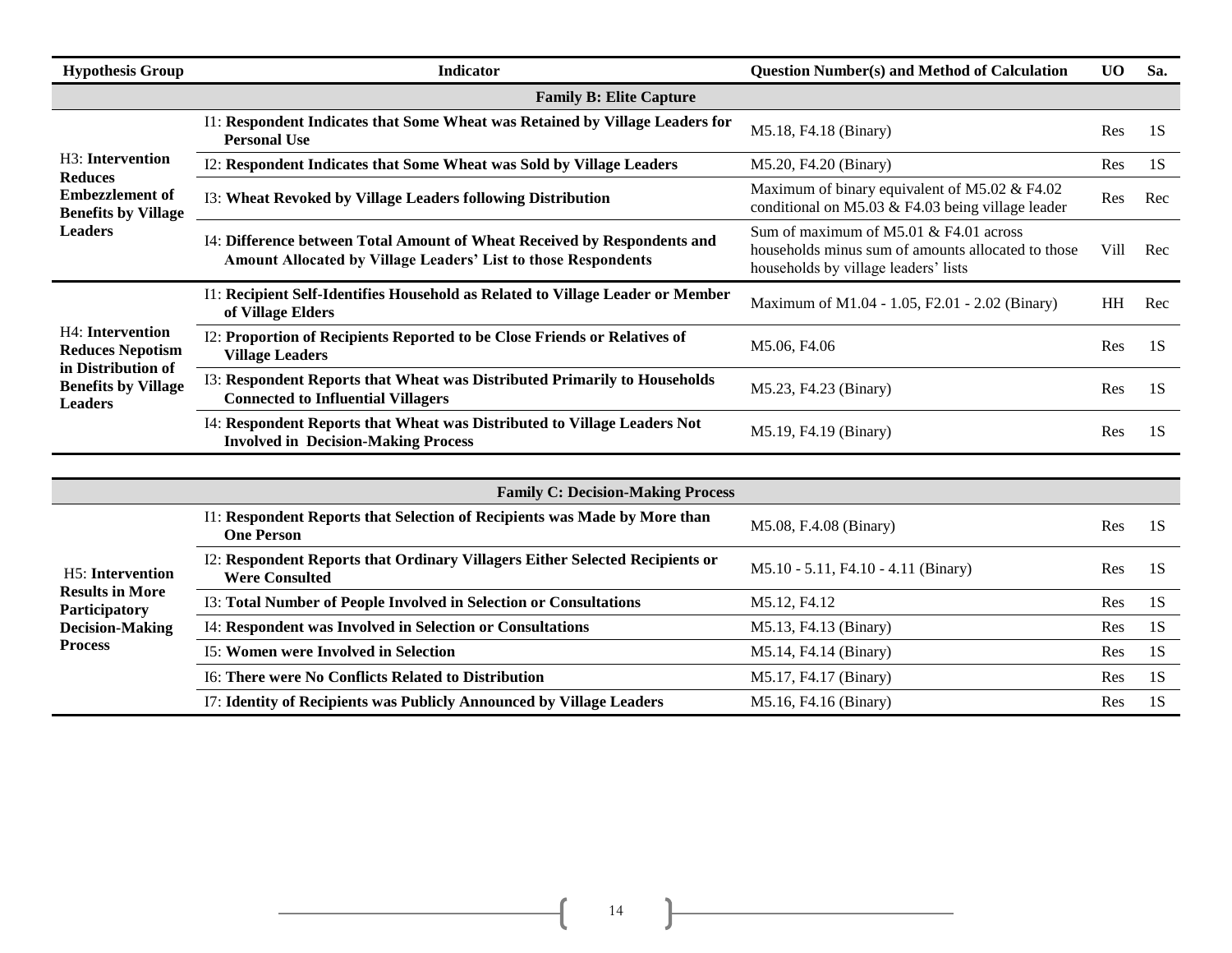## **Works Cited**

Alatas, V., Banerjee, A., Hanna, R., Olken, B., and Tobias, J. (forthcoming). [Targeting the Poor:](http://www.cepr.org/meets/wkcn/3/3540/papers/Olken.pdf)  [Evidence from a Field Experiment in Indonesia.](http://www.cepr.org/meets/wkcn/3/3540/papers/Olken.pdf) *American Economic Review*.

Beath, A., Christia, F., & Enikolopov, R. (2008). *[Randomized Impact Evaluation of Afghanistan's National](http://nsp-ie.org/reports/HM.pdf)  Solidarity Programme - [Hypotheses and Methodology.](http://nsp-ie.org/reports/HM.pdf)* Kabul: World Bank

Beath, A., Christia, F., Enikolopov, R., & Kabuli, S. (2010). *[Randomized Impact Evaluation of Phase-II of](http://nsp-ie.org/reports/BCEK-Interim_Estimates_of_Program_Impact_2010_07_25.pdf)  Afghanistan's National Solidarity Programme (NSP) - [Estimates of Interim Program Impact from First Follow-Up](http://nsp-ie.org/reports/BCEK-Interim_Estimates_of_Program_Impact_2010_07_25.pdf)  [Survey.](http://nsp-ie.org/reports/BCEK-Interim_Estimates_of_Program_Impact_2010_07_25.pdf)* Washington, D.C.: World Bank.

Bruhn, M., & McKenzie, D. (2009). [In Pursuit of Balance: Randomization in Practice in](http://ideas.repec.org/p/wbk/wbrwps/4752.html)  [Development Field Experiments.](http://ideas.repec.org/p/wbk/wbrwps/4752.html) *American Economic Journal: Applied Economics* , 200-232.

Casey, K., Glennerster, R., & Miguel, E. (2011). [Reshaping Institutions: Evidence on Aid Impacts](http://www.nber.org/papers/w17012)  [Using a Pre-Analysis Plan.](http://www.nber.org/papers/w17012) *NBER Working Paper No. 17012*.

Kling, J. R., & Liebman, J. B. (2004). [Experimental Analysis of Neighborhood Effects on Youth.](http://www.nber.org/mtopublic/483.pdf) *Working Paper: Department of Economics, Princeton University* .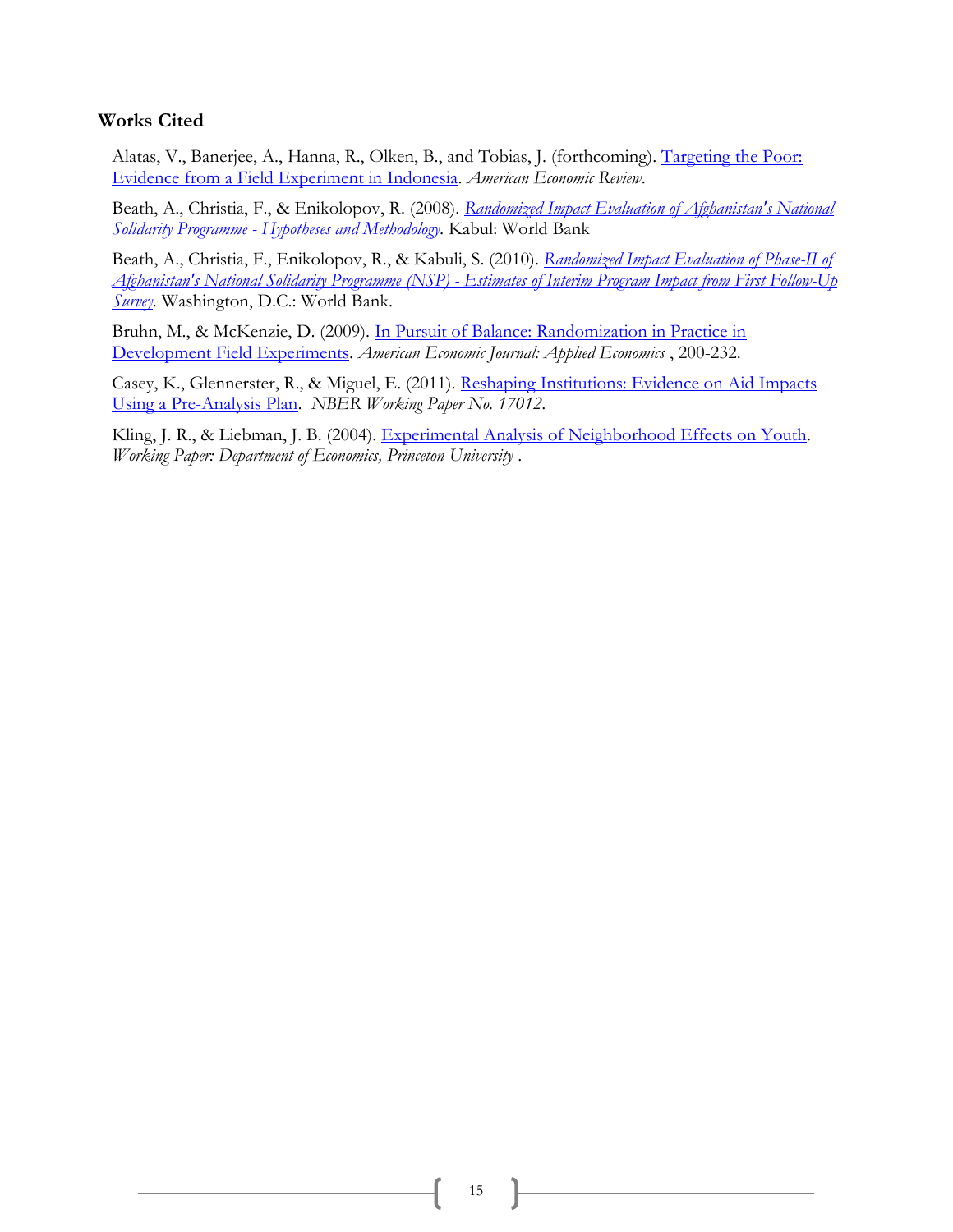# <span id="page-15-1"></span><span id="page-15-0"></span>**Appendix I: List of Questions in Male Household Village Benefit Distribution Survey**

| #                        | Question                                                                                                 | <b>Hypothesis</b> |
|--------------------------|----------------------------------------------------------------------------------------------------------|-------------------|
| 1.01                     | How old are you?                                                                                         |                   |
| 1.02                     | How many years of school, madrassas or mosque school have you completed?                                 | H1                |
| 1.03                     | During the past 12 months, what type of work brought the most amount of income or food to the household? |                   |
| 1.04                     | Do you or a member of your household serve as elders of the village?                                     |                   |
| 1.05                     | Are you a relative of the {malik / arbab / qariyadar} [IF YES] What is the relationship?                 | H <sub>4</sub>    |
| 1.06                     | How many jireebs of irrigated land does your household own?                                              | H1                |
| 1.07                     | How many jireebs of rainfed land does your household own?                                                | H1                |
| $\blacksquare$           | During the past 30 days, how much money have you and your household spent on the following items:        |                   |
| 2.01                     | Food?                                                                                                    | H1                |
| 2.02                     | Fares for Bus, Taxis and Other Transportation Costs?                                                     | H1                |
| 2.03                     | Phone Credit and Communication Costs?                                                                    | H1                |
| 2.04                     | Fuel for Car, Motorcycle, or Other Vehicles?                                                             | H1                |
| $\blacksquare$           | During the past 12 months, how much have you and your household spent of the following items:            |                   |
| 2.05                     | Clothing and Shoes?                                                                                      | H1                |
| 2.06                     | Constructing or Repair of the House?                                                                     | H1                |
| 2.07                     | Medicine & Doctors and Hospital Fees or Other Methods of Medical Treatment?                              | H1                |
| 2.08                     | Fees for Training or School?                                                                             | H1                |
| 2.09                     | Engagement and Wedding Expenses and Bride Price                                                          | H1                |
| 2.10                     | Funeral and Related Costs?                                                                               | H1                |
| 2.11                     | Hajj Costs?                                                                                              |                   |
| 2.12                     | Traditional Festivals (Eid and Nawroz)?                                                                  |                   |
| 2.13                     | Charity and Relief?                                                                                      | H1                |
| 2.14                     | Zakat?                                                                                                   | H1                |
| $\overline{\phantom{a}}$ | How many types of these animals do you have:                                                             |                   |
| 3.01                     | Oxen?                                                                                                    | H1                |
| 3.02                     | Cow?                                                                                                     | H1                |
| 3.03                     | Horse?                                                                                                   | H1                |
| 3.04                     | Donkey?                                                                                                  | H1                |
| 3.05                     | Goat and Kids?                                                                                           | H1                |
| 3.06                     | Sheeps and Lambs?                                                                                        | H1                |
| 3.07                     | Chicken and Poultry?                                                                                     | H1                |
| 3.08                     | Any Other Animals?                                                                                       | H1                |
| $\equiv$                 | Do you or your household have these items:                                                               |                   |
| 3.09                     | Carpet?                                                                                                  | H1                |
| 3.10                     | Afghan Hand-Made Carpet, Strip Cotton Carpet, Thick Woolen Carpet, or Carpet?                            | H1                |
| 3.11                     | Radio?                                                                                                   | H1                |
| 3.12                     | Mobile Phone?                                                                                            | H1                |
| 3.13                     | Television?                                                                                              | H1                |
| 3.14                     | Dish or Satellite?                                                                                       | H1                |
| 3.15                     | Carpet-Weaving Hoop?                                                                                     | H1                |
| 3.16                     | Wheelbarrow?                                                                                             | H1                |
| 3.17                     | Bicycle?                                                                                                 | H1                |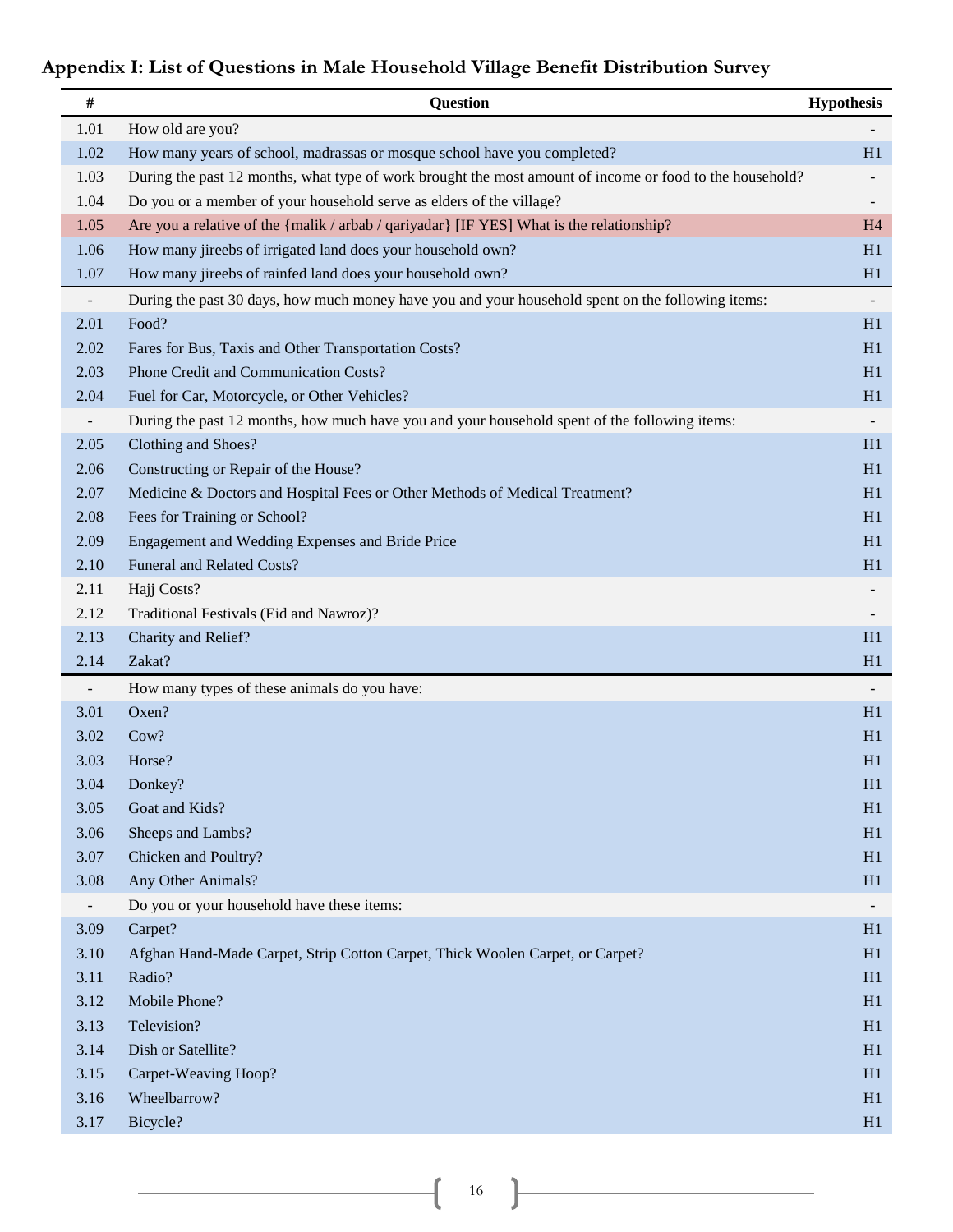| 3.18  | Motorcycle or Three-Wheeler?                                                                                                                                                                                                                                           | H1                       |
|-------|------------------------------------------------------------------------------------------------------------------------------------------------------------------------------------------------------------------------------------------------------------------------|--------------------------|
| 3.19  | Waterpump?                                                                                                                                                                                                                                                             | H1                       |
| 3.20  | Tractor?                                                                                                                                                                                                                                                               | H1                       |
| 3.21  | Plow?                                                                                                                                                                                                                                                                  | H1                       |
| 3.22  | Car?                                                                                                                                                                                                                                                                   | H1                       |
| 4.01  | During the past 12 months, did you or your household borrow money or food?                                                                                                                                                                                             | H1                       |
| 4.02  | For what purpose did you need the loan?                                                                                                                                                                                                                                | H1                       |
| 4.03  | Compared to this time last year, do you think that the economic situation of your household has improved, stayed<br>the same, or deteriorated?                                                                                                                         |                          |
| 4.04  | In your opinion, will the economic welfare of people in this village improve in the next year?                                                                                                                                                                         | $\overline{\phantom{a}}$ |
| 5.01  | Other people whom we have interviewed in this village have mentioned that wheat was distributed to households<br>in this village last week. How much wheat did your household receive in this distribution?                                                            | H3                       |
| 5.02  | Did you keep all of the wheat that was distributed to you or was some or all of it taken back by someone from<br>you? [IF YES] How much was taken back?                                                                                                                | H <sub>3</sub>           |
| 5.03  | Who took the wheat back?                                                                                                                                                                                                                                               | H <sub>3</sub>           |
| 5.04  | Approximately, how many {other} households in the village received wheat?                                                                                                                                                                                              |                          |
| 5.05a | Which were the households that received wheat? Please tell me the name and father's name of the head of each<br>household.                                                                                                                                             |                          |
| 5.05b | Which are the ten households that received the most wheat? [IF MORE THAN TEN HOUSEHOLDS RECEIVED<br>WHEAT AND ALL HOUSEHOLDS RECEIVED AN EQUAL AMOUNT] Which are the ten households which<br>received wheat and you know the best?                                     |                          |
| 5.06  | Is this household close family or close friends of the main decision-makers of the village?                                                                                                                                                                            | H <sub>4</sub>           |
| 5.07  | Is this household needy?                                                                                                                                                                                                                                               | H2                       |
| 5.08  | How was the decision about which households received the wheat made? Was it primarily made by one person or<br>was it made by more than one person?                                                                                                                    | H <sub>5</sub>           |
| 5.09  | Who is the person who made this decision? (What is his title or position?)                                                                                                                                                                                             |                          |
| 5.10  | Who are the people who made this decision? (What are the titles or positions of these people?)                                                                                                                                                                         | H <sub>5</sub>           |
| 5.11  | Were any other people consulted in the decision-making process? [IF YES] Who were these people?                                                                                                                                                                        | H <sub>5</sub>           |
| 5.12  | How many people were involved, either directly or through consultation, in deciding which households would<br>receive wheat?                                                                                                                                           | H <sub>5</sub>           |
| 5.13  | Were you involved in the decision?                                                                                                                                                                                                                                     | H <sub>5</sub>           |
| 5.14  | Were any women involved in the decision? [IF YES] How many?                                                                                                                                                                                                            | H <sub>5</sub>           |
| 5.15  | Do these women have any title or position? [IF YES] What?                                                                                                                                                                                                              |                          |
| 5.16  | Did the decision-makers announce which households received wheat and how much each received?                                                                                                                                                                           | H <sub>5</sub>           |
| 5.17  | Was there any fighting or conflict related to wheat distribution? [IF YES] What happened? [WRITE<br><b>DESCRIPTION</b>                                                                                                                                                 | H <sub>5</sub>           |
| 5.18  | Did the decision-makers keep any of the wheat for themselves or their household, rather than distributing it to the<br>villagers? [IF YES] How much, in total, did they keep for themselves?                                                                           | H <sub>3</sub>           |
| 5.19  | Were there any important people who received wheat, but did not participate in the decision? [IF YES] Who were<br>these people and how much did they receive (in total)?                                                                                               | H <sub>4</sub>           |
| 5.20  | Was any of the wheat sold rather than distributed to the villagers? [IF YES] How much was sold?                                                                                                                                                                        | H3                       |
| 5.21  | Are there any needy households in this village who should have received wheat in the distribution a few days ago,<br>but did not? [IF YES] Why were they not selected to receive wheat?                                                                                | H2                       |
| 5.22  | Are there households that received wheat in the distribution, but should not have received it? [IF YES] Why were<br>they selected?                                                                                                                                     | H2                       |
| 5.23  | In summary, would you say that the wheat was distributed mainly to needy households in the village, mainly to<br>those households which have a connection to the influential people in the village, or was it evenly distributed to<br>every household in the village? | H2<br>H <sub>4</sub>     |

17

J

 $\overline{\mathfrak{l}}$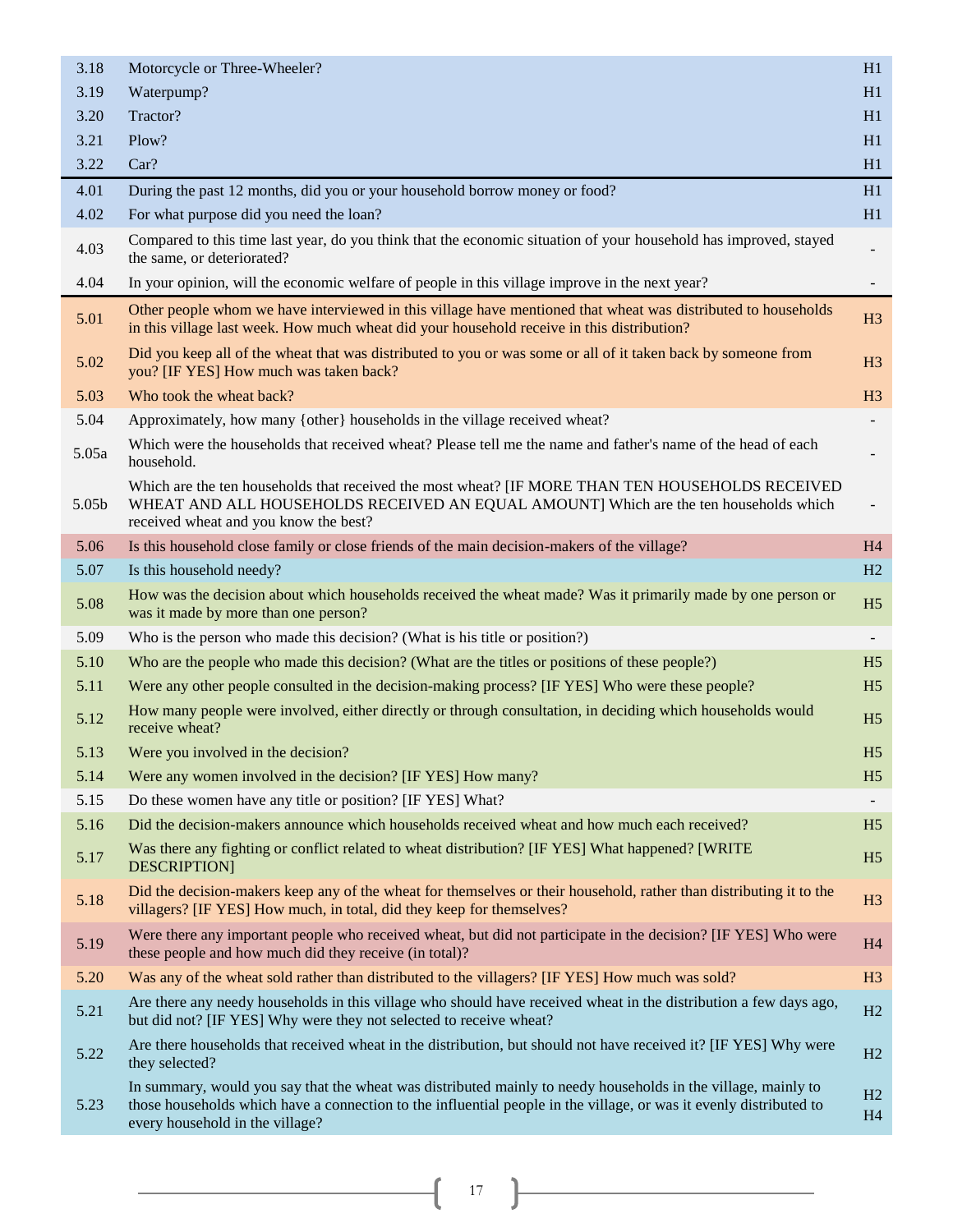| 5.24 | In your opinion, was the distribution very fair, somewhat fair, somewhat unfair, or very unfair?                                                    | H2 |
|------|-----------------------------------------------------------------------------------------------------------------------------------------------------|----|
| 5.25 | Before the wheat distribution last week, how many wheat distributions occurred in the past year in this village?                                    |    |
| 6.01 | In your opinion, in whose benefit do the decision-makers in the village act: their own, people with power, or for all<br>the people in the village? |    |
| 6.02 | Please tell us how happy you are with your life? Very happy, happy, neither happy nor discontent, discontent, very<br>displeased                    |    |
| 6.03 | Can you read this message for me?                                                                                                                   | H1 |
| 6.04 | Now, I want you to calculate this for me: What is 7 times 8?                                                                                        | H1 |

 $\overline{\mathfrak{f}}$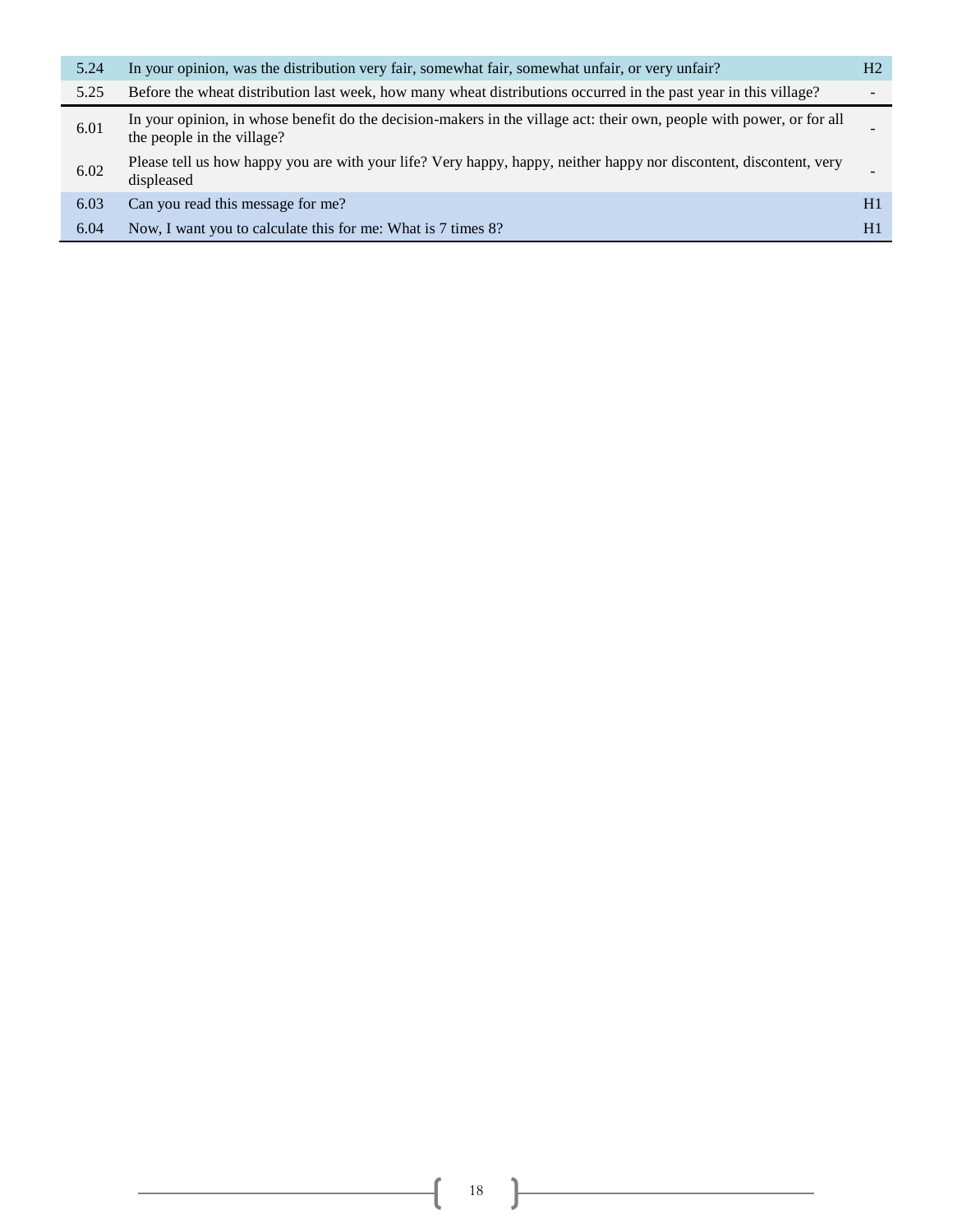# **Appendix II: List of Questions in Female Household Village Benefit Distribution Survey**

| #     | <b>Question</b>                                                                                                                                                                                                                    | <b>Hypothesis</b>        |
|-------|------------------------------------------------------------------------------------------------------------------------------------------------------------------------------------------------------------------------------------|--------------------------|
| 1.01  | In which work or occupation do you spend most of your time?                                                                                                                                                                        |                          |
| 1.02  | How many years of school, madrassas or mosque school have you completed?                                                                                                                                                           |                          |
| 1.03  | How many rooms are there in this dwelling?                                                                                                                                                                                         | H1                       |
| 1.04  | Are any rooms in this dwelling shared with other households?                                                                                                                                                                       | H1                       |
| 1.05  | How many rooms are occupied by the other family?                                                                                                                                                                                   | H1                       |
| 1.06  | In total, how many people currently live in this household?                                                                                                                                                                        | H1                       |
| 1.07  | For each person that is currently living in this household (including you), please tell me their name, age, gender, and<br>relationship to the household head.                                                                     | H1                       |
| 1.08  | Are any members of the household disabled? [IF YES] Which members of the household are disabled?                                                                                                                                   | H1                       |
| 2.01  | Does any member of this household serve as elders of the village?                                                                                                                                                                  | H <sub>4</sub>           |
| 2.02  | Is any member of this household a relative of the {malik / arbab / qariyadar} [IF YES] What is the relationship<br>between the household member and the {malik / arbab / qariyadar}?                                               | H <sub>4</sub>           |
| 2.03  | Does this household currently use electricity?                                                                                                                                                                                     |                          |
| 2.04  | In the past 30 days, on how many days did your household use electricity?                                                                                                                                                          |                          |
| 2.05  | In the past week, for how many hours out of every 24 hour day did your household have electricity?                                                                                                                                 |                          |
| 2.06  | In the past 30 days, have you or any member of your household suffered an illness or injury?                                                                                                                                       | H1                       |
| 2.07  | What was the age and gender of the (most recently) ill or injured person?                                                                                                                                                          | H1                       |
| 2.08  | What was the (most recent) illness or injury?                                                                                                                                                                                      | H1                       |
| 2.09  | Have there been any bereavements in the household during the past 3 months?                                                                                                                                                        |                          |
| 3.01  | During the past 7 days, for how many days did members of your household go hungry?                                                                                                                                                 | H1                       |
| 3.02  | During the last 12 months, in which months did your household face a shortage of food to eat?                                                                                                                                      | H1                       |
| 3.03  | How many days did you eat this item in the past 7 days?                                                                                                                                                                            |                          |
| 3.04  | What was the total amount consumed in the last 7 days in kilograms (liters)?                                                                                                                                                       | H1                       |
| 4.01  | Other people whom we have interviewed in this village have mentioned that wheat was distributed to households in<br>this village last week. How much wheat did your household receive in this distribution?                        | H3                       |
| 4.02  | Did you keep all of the wheat that was distributed to you or was some or all of it taken back by someone from you?<br>[IF YES] How much was taken back?                                                                            | H3                       |
| 4.03  | Who took the wheat back?                                                                                                                                                                                                           | H <sub>3</sub>           |
| 4.04  | Approximately, how many {other} households in the village received wheat?                                                                                                                                                          |                          |
| 4.05a | Which were the households that received wheat? Please tell me the name and father's name of the head of each<br>household.                                                                                                         |                          |
| 4.05b | Which are the ten households that received the most wheat? [IF MORE THAN TEN HOUSEHOLDS RECEIVED<br>WHEAT AND ALL HOUSEHOLDS RECEIVED AN EQUAL AMOUNT] Which are the ten households which<br>received wheat and you know the best? |                          |
| 4.06  | Is this household close family or close friends of the main decision-makers of the village?                                                                                                                                        | H <sub>4</sub>           |
| 4.07  | Is this household needy?                                                                                                                                                                                                           | H2                       |
| 4.08  | How was the decision about which households received the wheat made? Was it primarily made by one person or was<br>it made by more than one person?                                                                                | H <sub>5</sub>           |
| 4.09  | Who is the person who made this decision? (What is his title or position?)                                                                                                                                                         | $\overline{\phantom{a}}$ |
| 4.10  | Who are the people who made this decision? (What are the titles or positions of these people?)                                                                                                                                     | H <sub>5</sub>           |
| 4.11  | Were any other people consulted in the decision-making process? [IF YES] Who were these people?                                                                                                                                    | H <sub>5</sub>           |
| 4.12  | How many people were involved, either directly or through consultation, in deciding which households would receive<br>wheat?                                                                                                       | H <sub>5</sub>           |
| 4.13  | Were you involved in the decision?                                                                                                                                                                                                 | $\overline{\phantom{a}}$ |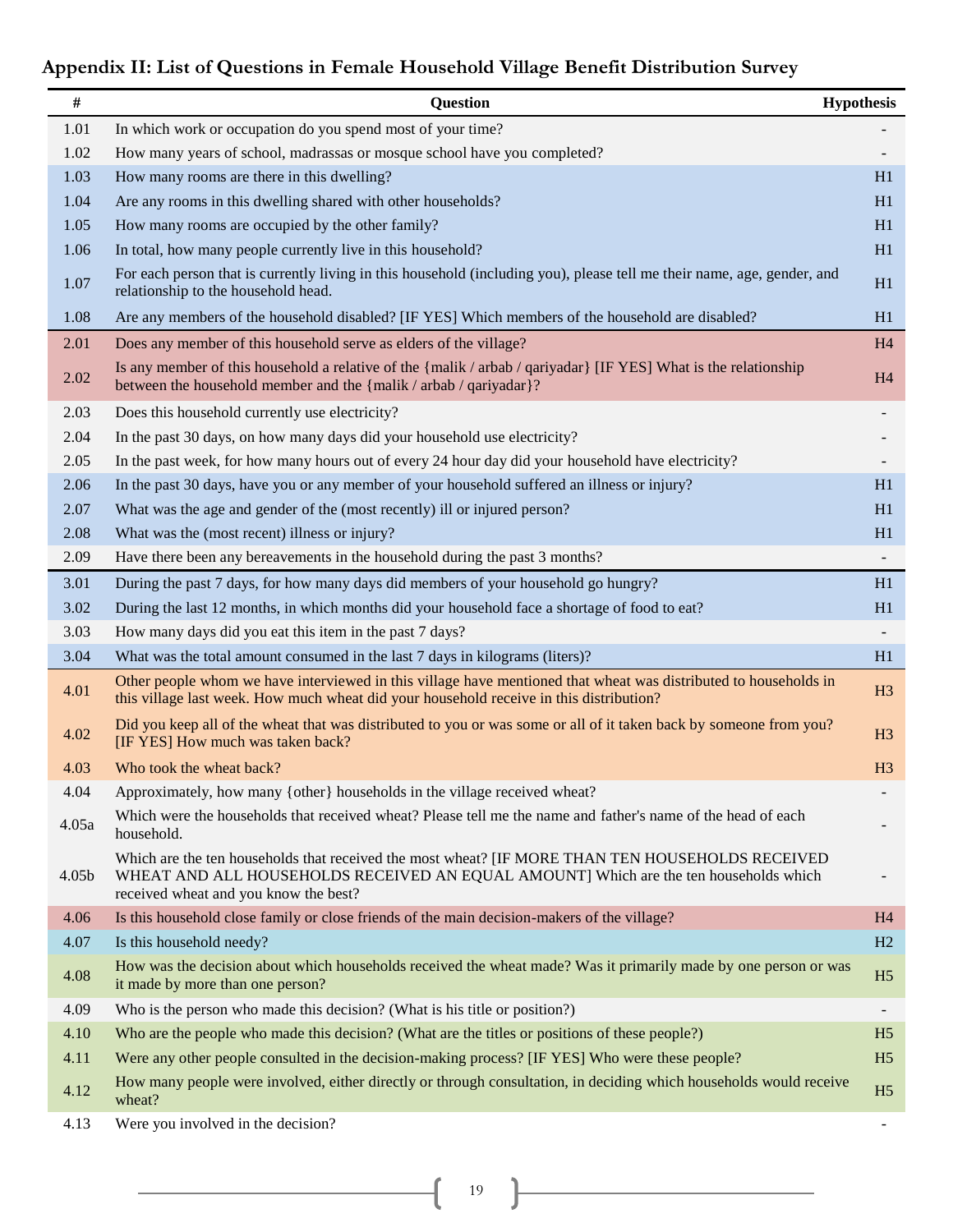| 4.14 | Were any women involved in the decision? [IF YES] How many?                                                                                                                                                                                                            | H <sub>5</sub> |
|------|------------------------------------------------------------------------------------------------------------------------------------------------------------------------------------------------------------------------------------------------------------------------|----------------|
| 4.15 | Do these women have any title or position? [IF YES] What?                                                                                                                                                                                                              |                |
| 4.16 | Did the decision-makers announce which households received wheat and how much each received?                                                                                                                                                                           | H <sub>5</sub> |
| 4.17 | Was there any fighting or conflict related to wheat distribution? [IF YES] What happened? [WRITE DESCRIPTION]                                                                                                                                                          | H <sub>5</sub> |
| 4.18 | Did the decision-makers keep any of the wheat for themselves or their household, rather than distributing it to the<br>villagers? [IF YES] How much, in total, did they keep for themselves?                                                                           | H3             |
| 4.19 | Were there any important people who received wheat, but did not participate in the decision? [IF YES] Who were<br>these people and how much did they receive (in total)?                                                                                               | H <sub>4</sub> |
| 4.20 | Was any of the wheat sold rather than distributed to the villagers? [IF YES] How much was sold?                                                                                                                                                                        | H <sub>3</sub> |
| 4.21 | Are there any needy households in this village who should have received wheat in the distribution a few days ago, but<br>did not? [IF YES] Why were they not selected to receive wheat?                                                                                | H2             |
| 4.22 | Are there households that received wheat in the distribution, but should not have received it? [IF YES] Why were they<br>selected?                                                                                                                                     | H2             |
| 4.23 | In summary, would you say that the wheat was distributed mainly to needy households in the village, mainly to those<br>households which have a connection to the influential people in the village, or was it evenly distributed to every<br>household in the village? | H2<br>H4       |
| 4.24 | In your opinion, was the distribution very fair, somewhat fair, somewhat unfair, or very unfair?                                                                                                                                                                       | H2             |
| 4.25 | Before the wheat distribution last week, how many wheat distributions occurred in the past year in this village?                                                                                                                                                       |                |
| 5.01 | In your opinion, in whose benefit do the decision-makers in the village act: their own, people with power, or for all the<br>people in the village?                                                                                                                    |                |
| 5.02 | Compared to this time last year, do you think that the economic situation of your household has improved, stayed the<br>same, or deteriorated?                                                                                                                         |                |
| 5.03 | In your opinion, will the economic welfare of people in this village improve in the next year?                                                                                                                                                                         |                |
| 5.04 | Please tell us how happy you are with your life? Very happy, happy, neither happy nor discontent, discontent, very<br>displeased                                                                                                                                       |                |
| 5.05 | Can you read this message for me?                                                                                                                                                                                                                                      |                |
| 5.06 | Now, I want you to calculate this for me: What is 7 times 8?                                                                                                                                                                                                           |                |

 $\mathfrak{c}$